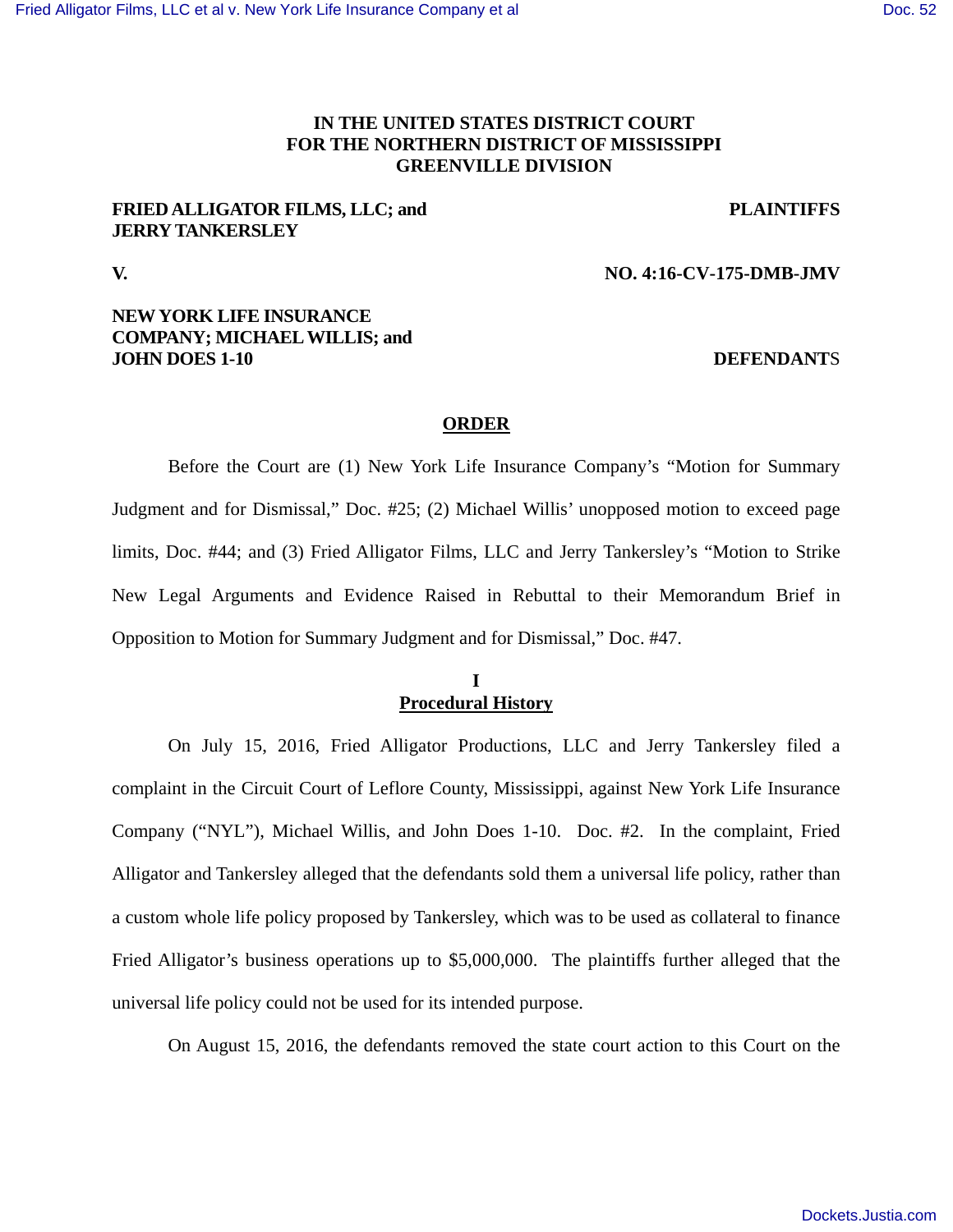basis of diversity jurisdiction.<sup>1</sup> Doc. #1 at  $\P\P$  4–7. NYL and Willis answered the complaint on August 30, 2016, and September 6, 2016, respectively. Doc. #10; Doc. #12.

On October 14, 2016, the plaintiffs, with leave of the Court, filed an amended complaint against the defendants. Doc. #22. In the amended complaint, the plaintiffs assert claims for (1) "Negligence," (2) "Breach of Fiduciary Duty," (3) "Breach of Contract," (4) "Breach of Impliedin-fact Contract," (5) "Breach of Duty of Good Faith and Fair Dealing," (6) "Misrepresentation," (7) "Promissory Estoppel," (8) "Equitable Estoppel," (9) "Third Party Beneficiary," (10) "Vicarious Liability," and (11) "Gross Negligence and/or Malicious Conduct." Willis and NYL answered the amended complaint on October 19, 2016, and October 28, 2016, respectively. Doc. #23; Doc. #24.

On October 28, 2016, NYL filed a "Motion for Summary Judgment and for Dismissal." Doc. #25. The same day, Willis filed a "Joinder of Defendant Michael Willis in Defendant New York Life Insurance Company's Motion for Summary Judgment or, in the Alternative, for Dismissal," in which he joins NYL's motion and asserts additional grounds for summary judgment as to the plaintiffs' contract-related claims against him. Doc. #27. The plaintiffs filed identical responses and supporting memoranda to NYL's motion and Willis' joinder on January 9, 2017.<sup>2</sup> Doc. #28; Doc. #29; Doc. #30; Doc. #31. The next day, the plaintiffs filed a supplement to their responses, Doc. #33, and an affidavit exhibit, Doc. #33-1.

On January 27, 2017, NYL moved to exceed by 10 pages the page limit for its reply to

 $1$  On August 16, 2016, United States Magistrate Judge Jane M. Virden ordered the defendants to show cause why the case should not be dismissed for lack of diversity jurisdiction for their failure to adequately identify Fried Alligator's members. Doc. #4. The same day, NYL filed an amended notice of removal, joined by Willis, and a response to the order to show cause, further detailing Fried Alligator's members. Doc. #5; Doc. #6; Doc. #7. The amended notice of removal, together with the response to the order to show cause, sufficiently allege diversity jurisdiction.

 $2$  The case management order authorized the early filing of summary judgment motions by the defendants, and specified that "[o]nly discovery relevant to the summary judgment motions shall be permitted and it shall be completed 60 days after the motions are filed, after which responses will be due w/i 14 days and replies w/i 7." Doc. #19 at 2.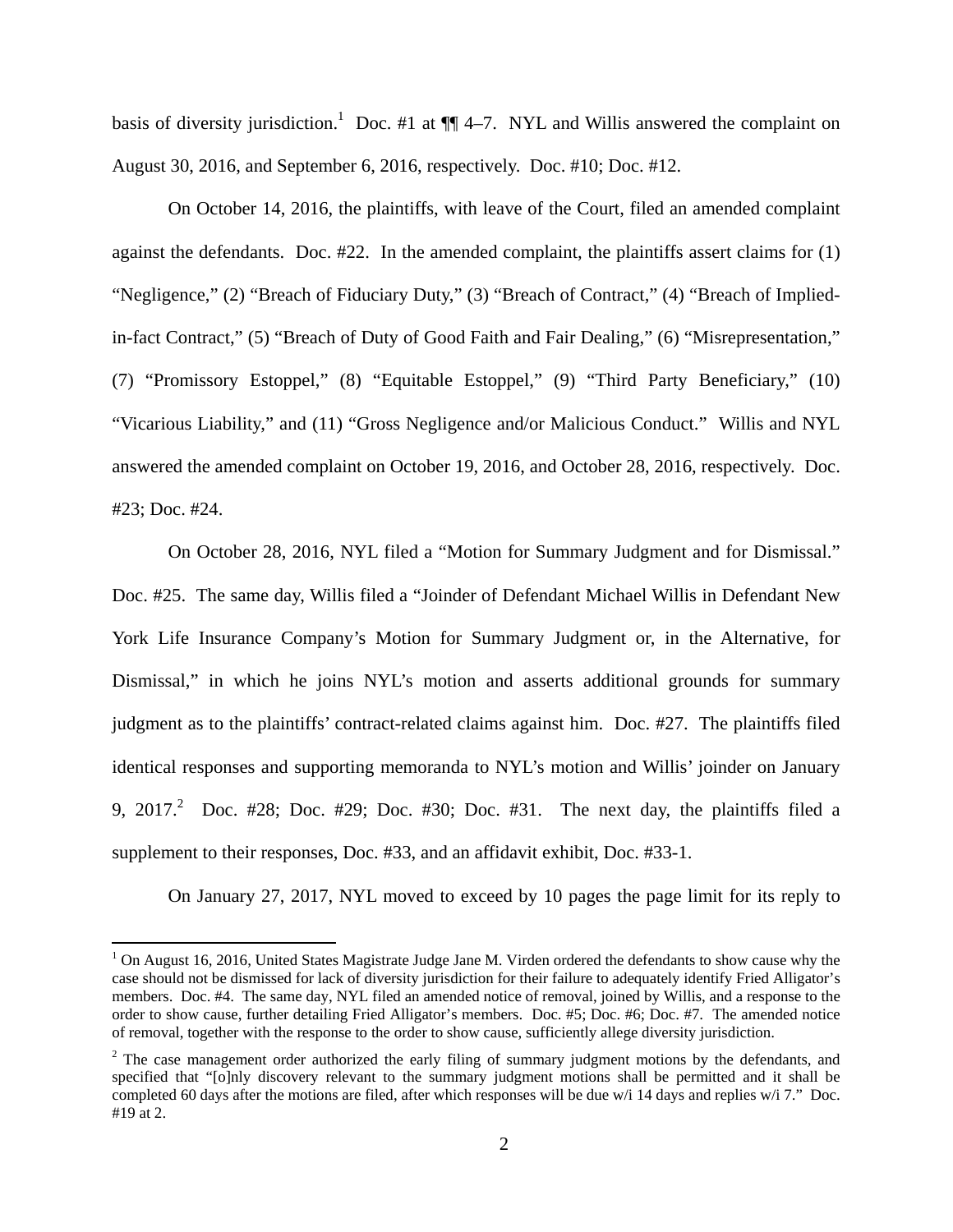plaintiffs' responses. Doc. #42. This Court granted the motion in part, allowing NYL an additional five pages. Doc. #43. In the order, the Court noted that inasmuch as the motion was not a joint motion, the order applied only to NYL and no other defendant. *Id*. at 1 n.1. Willis then moved for an additional five pages to reply. Doc. #44. On January 31, 2017, NYL filed a reply to plaintiffs' responses, which Willis joined. Doc. #45; Doc. #46.

On February 9, 2017, the plaintiffs filed a motion to strike certain arguments and evidence raised in NYL's reply and Willis' joinder. Doc. #47. On February 21, 2017, NYL responded to this motion, and Willis joined the response. Doc. #49; Doc. #50. On February 28, 2017, the plaintiffs filed a reply. Doc. #51.

# **II Procedural Matters**

## **A. Motion to Strike**

The plaintiffs contend in their motion to strike that NYL's reply raises new arguments and is supported by new evidence not previously relied on by NYL in its motion. The plaintiffs request that any new arguments and evidence not be considered by the Court in evaluating the summary judgment motion or, alternatively, that they be given an opportunity to respond. NYL argues that each argument and piece of evidence responds to arguments the plaintiffs raised in their response.

A reply and any accompanying brief are generally limited to addressing matters presented in a motion and a response. *See AAR, Inc. v. Nunez*, 408 F. App'x 828, 830 (5th Cir. 2011) ("Generally, and for obvious reasons, a reply brief is limited to addressing matters presented by appellant's opening brief and by appellee's response brief, and is not the appropriate vehicle for presenting new arguments or legal theories to the court.") (internal quotation marks omitted). A review of the relevant documents shows that the matters the plaintiffs find objectionable in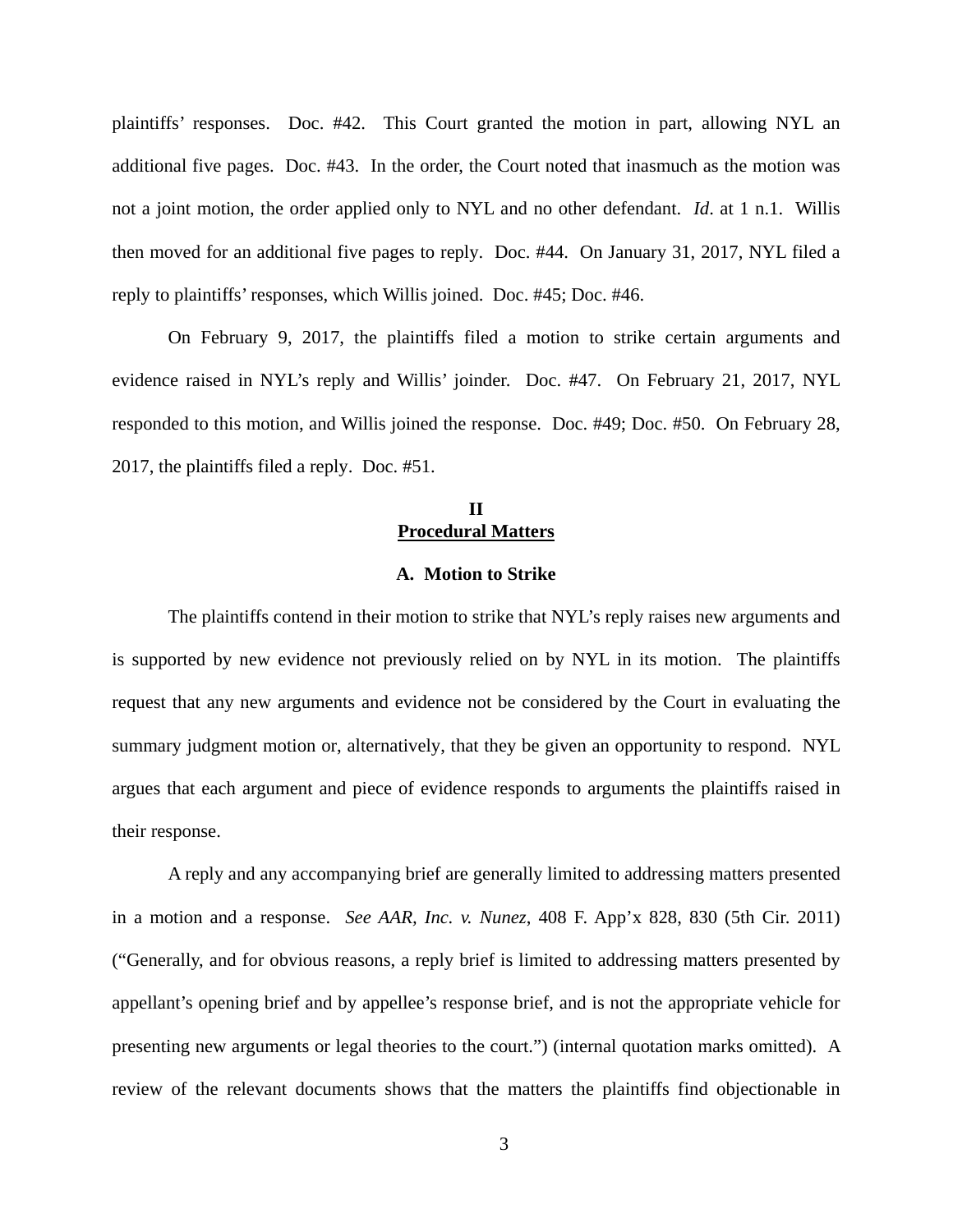NYL's reply are responsive to arguments and evidence in the plaintiffs' responses to NYL's motion. Consequently, such matters were not raised for the first time in NYL's reply. Accordingly, the plaintiffs' motion to strike will be denied.

## **B. Willis' Motion for Additional Pages**

Willis seeks an additional five pages for his reply in support of NYL's motion, which he joined. As grounds, Willis incorporates by reference the reasons advanced in NYL's motion for additional pages, which this Court granted in part on January 30, 2017. Doc. #44 at 2; Doc. #43. For the reasons stated in the January 30 order, Willis' motion for additional pages is granted.

# **III Standing**

The defendants seek dismissal of all Fried Alligator's claims on the grounds that Fried Alligator lacks standing to assert claims based on policies on which it is not the insured or a third-party beneficiary, and that Fried Alligator fails to state a claim upon which relief can be granted. Because standing is a jurisdictional requirement, the Court will address Fried Alligator's standing first. *See Cole v. Gen. Motors Corp*., 484 F.3d 717, 721 (5th Cir. 2007) ("[W]e must resolve the standing question as a threshold matter of jurisdiction.").

## **A. Standard**

"Granting summary judgment is an inappropriate way to effect a dismissal for lack of subject matter jurisdiction." *Bank One Tex. v. United States*, 157 F.3d 397, 403 n.12 (5th Cir. 1998). Accordingly, a court should construe a motion for summary judgment predicated on a lack of jurisdiction as a motion to dismiss under Rule 12(b)(1). *See Fox v. Leavitt*, 572 F.Supp.2d 135, 140 n.5 (D.D.C. 2008) ("Although CMS's motion requests summary judgment[,] ... the request to dismiss based on … lack of standing is properly treated as a motion to dismiss for lack of jurisdiction under Federal Rule of Civil Procedure 12(b)(1)."). This Court therefore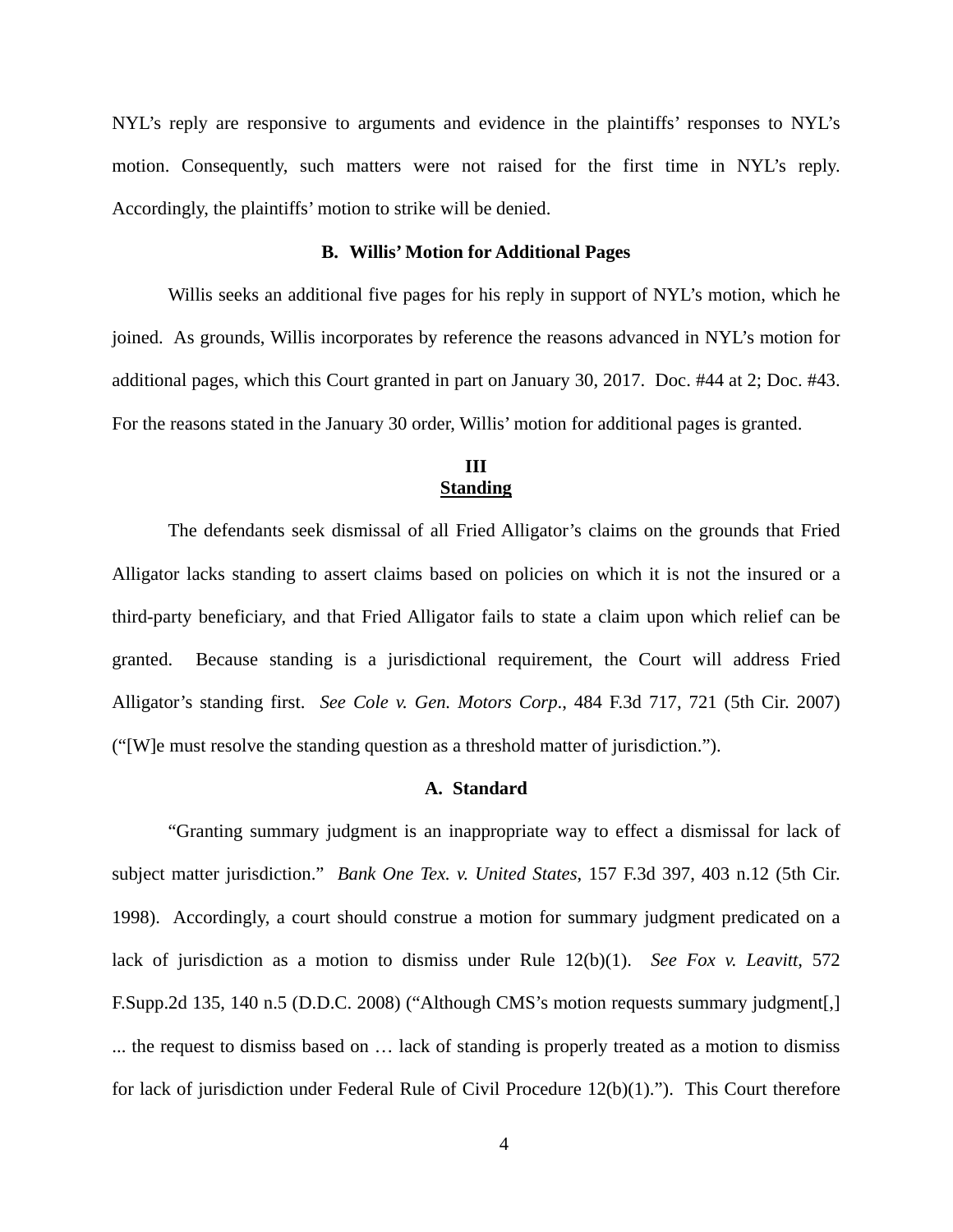will analyze NYL's standing argument as a motion to dismiss for lack of jurisdiction under Rule  $12(b)(1)$ .

"A motion to dismiss for lack of standing may be either 'facial' or 'factual.'" *Superior MRI Servs., Inc. v. Alliance Healthcare Servs., Inc.*, 778 F.3d 502, 504 (5th Cir. 2015). Where, as here, "the defendant submits affidavits, testimony, or other evidentiary materials" in support of the motion, the attack on standing is considered factual. *Id.* (internal quotation marks omitted). "To defeat a factual attack, a plaintiff must prove the existence of subject-matter jurisdiction by a preponderance of the evidence and is obliged to submit facts through some evidentiary method to sustain his burden of proof." *Id*. (internal quotation marks omitted).

"[S]tanding is perhaps the most important of the jurisdictional doctrines." *United States v. Hays*, 515 U.S. 737, 742 (1995) (internal quotation marks and alterations omitted). To establish standing under Article III, a plaintiff "must have (1) suffered an injury in fact, (2) that is fairly traceable to the challenged conduct of the defendant, and (3) that is likely to be redressed by a favorable judicial decision." *Sayles v. Advanced Recovery Sys., Inc.*, 865 F.3d 246, 250 (5th Cir. 2017).

#### **B. Facts Relevant to Standing Issue**

Fried Alligator is a production company "within the entertainment industry." Doc. #22 at ¶ 9.<sup>3</sup> Tankersley is a member and agent of Fried Alligator. *Id*. at ¶¶ 8, 10. Since 2013, Tankersley has been the primary financing member of Fried Alligator charged with managing and securing financing for Fried Alligator's prospective entertainment projects. *Id*. at ¶ 10.

## **1. Initial discussions between Tankersley and NYL**

<sup>&</sup>lt;sup>3</sup> As evidence, Tankersley filed a sworn affidavit which affirms that "the factual allegations in the Amended Complaint are accurate and correct." Doc. #29-2. Thus, the facts alleged in the amended complaint constitute competent summary judgment evidence. *See State of Israel v. Motor Vessel Nili*, 435 F.2d 242, 251 (5th Cir. 1970) (relying on complaint sworn by Accountant General of Israel in separate affidavit as summary judgment evidence).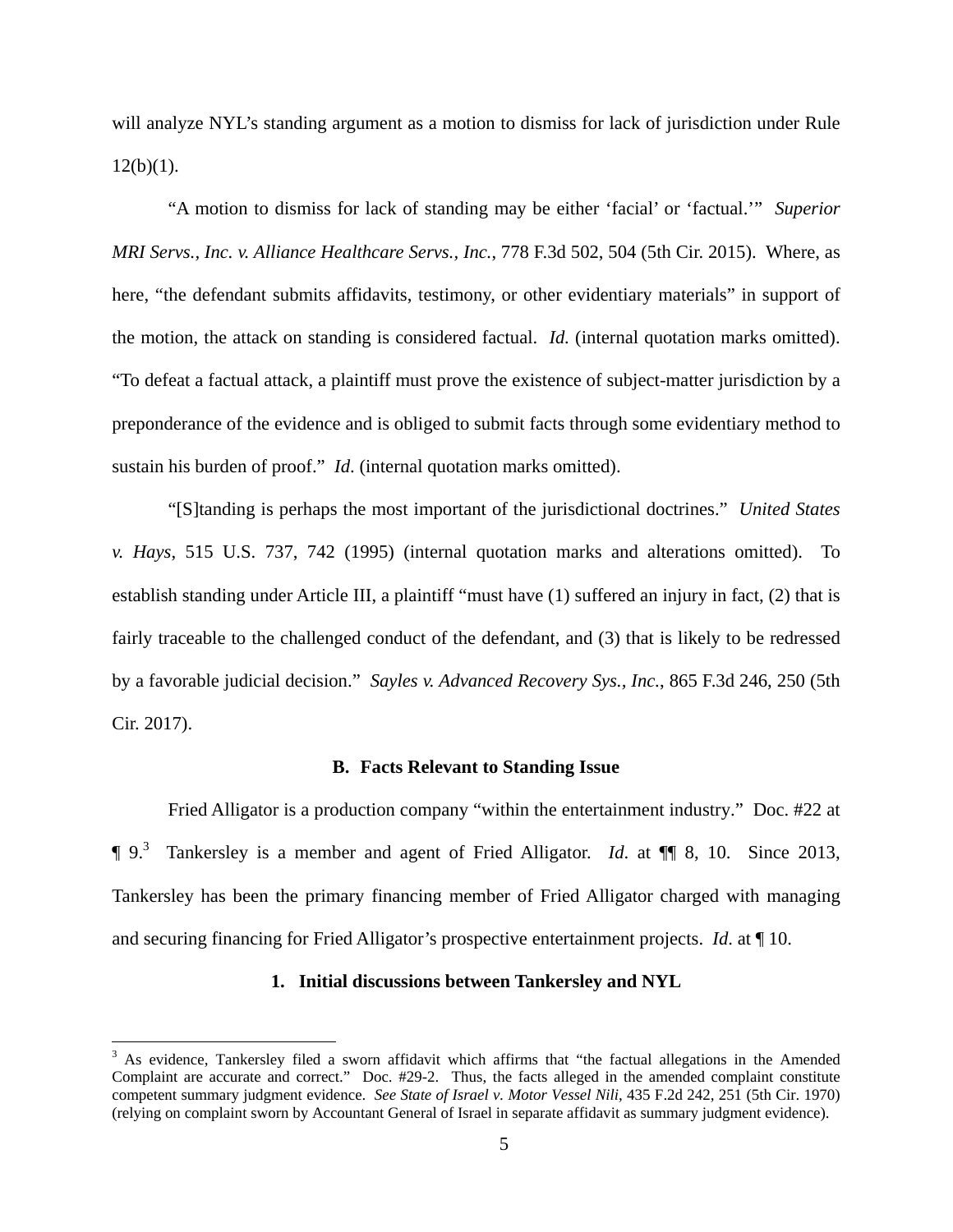In the summer of 2013, Tankersley began meeting with Anna Muse Moses, an employee of NYL and family friend of Tankersley. *Id*. at ¶ 11. The meetings later included other NYL representatives, including Taylor Triplett. *Id*. During these meetings, Tankersley explained to Moses and Triplett that he desired to purchase life insurance or other NYL products that "would be a conduit to enhance financing options available for Fried Alligator's prospective and/or ongoing projects." *Id*. at ¶ 12. Tankersley further informed Moses and Triplett that "the building of cash value and/or the use of the product as collateral in conjunction with traditional financing products through banks were paramount concerns vital to the well[-]being and success of Fried Alligator." *Id*. Tankersley's explanations and representations "were all made on behalf of Fried Alligator, and for Fried Alligator's business purposes." *Id*.Moses, Triplett, and later Willis, "repeatedly affirmed" they understood why Tankersley sought these products for Fried Alligator. *Id.* at  $\P$  13.

In late 2013, relying on advice of NYL representatives, Tankersley determined that a custom whole life insurance policy would best fit Fried Alligator's needs. *Id*. at ¶ 14. According to Tankersley, such a policy would build cash value quickly, and could serve as collateral to obtain more financing through traditional means. *Id*.

#### **2. Discussions between Tankersley and Willis**

In December of 2013, Tankersley was introduced to Willis at NYL, who "presented himself as an expert and seasoned professional veteran" and changed Tankersley's mind regarding the proper policy. Doc. #22 at ¶¶ 15–16, 18. NYL promoted Willis and encouraged Tankersley to rely on his expert and professional advice. *Id*. at ¶ 16. Willis belittled the concept of a custom whole life policy, and told Tankersley that "a universal policy was a far superior option to accomplish the purposes of Tankersley and Fried Alligator." *Id*. Willis represented that the cash value of the policy "could be used as collateral from day 1" and that "banks would loan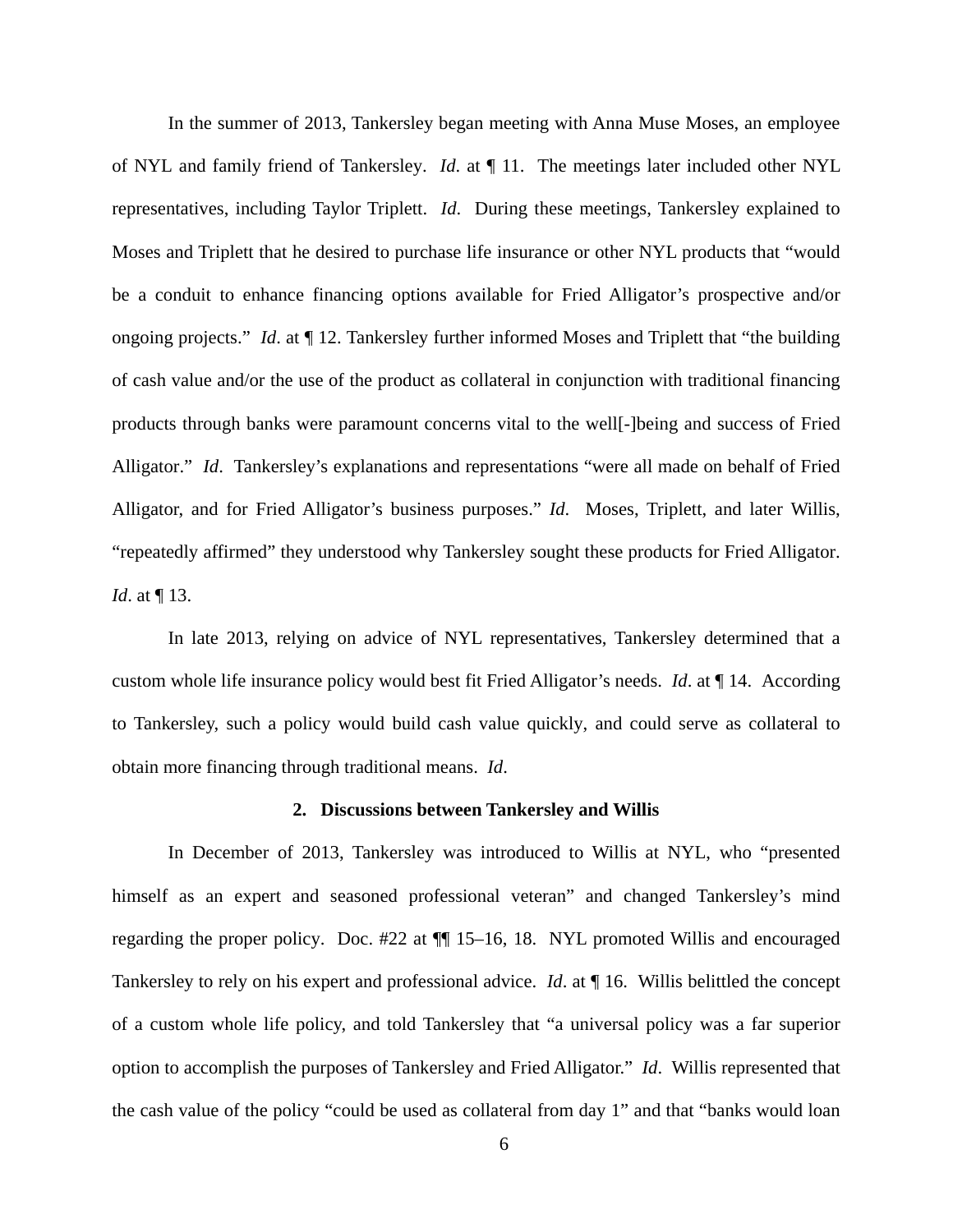Tankersley as much as \$5,000,000, the face value of the universal life policy, as long as the policy was used as collateral." *Id*. Tankersley believed Willis when Willis told him this product would suit his needs and be the best product he could purchase from NYL to accomplish the goals of Tankersley and Fried Alligator. *Id*. at ¶ 21.

The universal life policy is dated December 11, 2013, and names "Jerry Deane Tankersley" as the insured. Doc. #26-7 at 31. The insured is listed as the "owner;" [t]he "initial base policy face amount" is "\$5,000,000.00;" the "planned monthly premium" is "\$10,000;" and the "surrender charge premium" is "\$165,070.29." *Id*. at 32, 33, 36. The beneficiaries listed are Suzy Bergner, Cheryl Wells, Teresa Garner, and Joy Campbell. *Id*. at 53.

As it turned out, Willis' advice was incorrect. Doc. #22 at ¶ 25. Unlike the custom whole life policy, the universal life product had substantial fees with high surrender charges, was a modified endowment contract with tax consequences, did not as aggressively build cash value, and was not acceptable for collateral with banks. *Id*. at ¶¶ 17–24. Because of the high surrender values, Tankersley continued to contribute to the universal life product which simultaneously deprived him of the ability to fund Fried Alligator projects, resulting in Fried Alligator's inability to fund at least one project. *Id*. at ¶¶ 28–31. Had Tankersley received the custom whole life policy, the funds would have been available to fund such project. *Id*. at ¶ 31.

#### **3. Attempts to modify policy**

Sometime in 2014, Tankersley realized the policy was useless for his needs. Doc. #22 at ¶ 25. Tankersley informed Moses of his problems with the policy, and Moses reported the situation to NYL*. Id*. at ¶ 26. NYL met with Tankersley and acknowledged he received bad advice and that "he should be put back in the position he would have been but for the bad advice." *Id*. However, due to the surrender fee to swap out the policy and the tax consequences, the policy was not changed. *Id*. at ¶¶ 27–28. Tankersley continued paying the premiums. *Id*.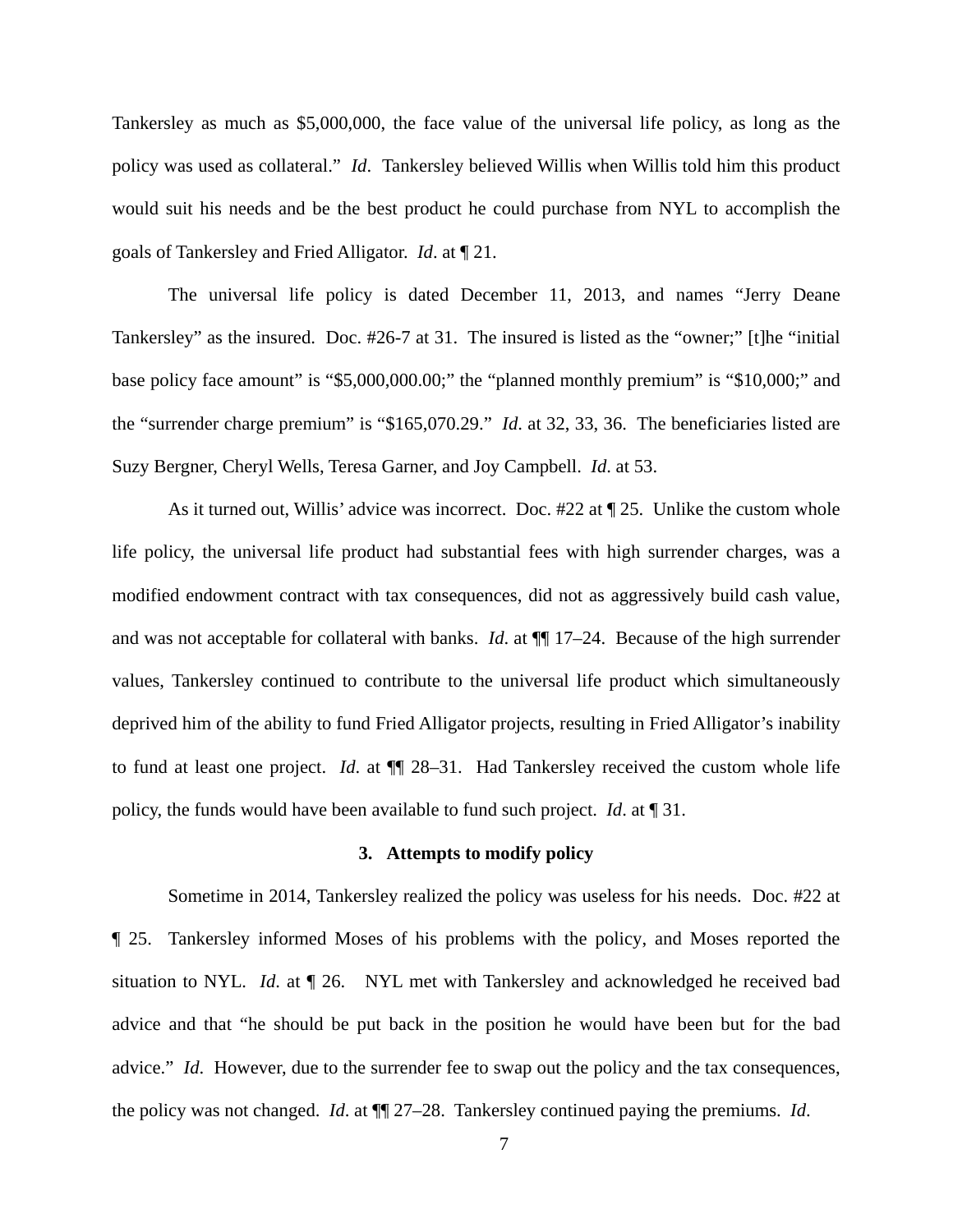In late 2014, Tankersley approached NYL again regarding the problems with his policy. *Id.* at ¶ 33. At some point, an agent recommended that he reapply for a custom whole life policy and file an "errors and omissions claim against Moses." *Id*. Tankersley viewed this option as unsatisfactory because "it put the onus on Tankersley to repair the problem … [and i]t also required Tankersley to incur the costs of bringing a claim against Moses, who did nothing wrong …." *Id*. In the middle of 2015, NYL tried "to make it right" by converting the universal life policy to a custom whole life policy but left it as a modified endowment contract creating tax issues for Tankersley. *Id*. at ¶ 34–35.

The custom whole life policy, dated June 2, 2015, with terminal digits 90, lists "Jerry Deane Tankersley" as the named insured and owner. Doc. #26-8 at 68–70. The monthly premium is \$9,635.77. *Id*. at 71. The beneficiaries are listed as Joy Campbell, Cheryl Wells, Suzy Bergner, and Teresa Garner. *Id*. at 83.

## **C. Analysis**

#### **1. Breach of contract**

In its factual attack on standing, NYL argues Fried Alligator is neither a party nor third party beneficiary to either contract. Fried Alligator responds that it "is not … seeking to enforce a life insurance policy; it is seeking to hold NYL liable for selling a financial product and insurance policy that did not do what NYL said it would." Doc. #30 at 14–15. More specifically, Fried Alligator asserts that it, through Tankersley's interactions with NYL, entered into an oral contract with NYL to purchase "an insurance policy which NYL promised would meet its financing needs, [and] the policy's failure to do so constitutes a breach of [that oral] contract." *Id*. at 16. Alternatively, Fried Alligator argues it is a third party beneficiary of oral promises between Tankersley and NYL made for Fried Alligator's benefit. *Id*. at 18–19.

*a. Claims premised on written agreements*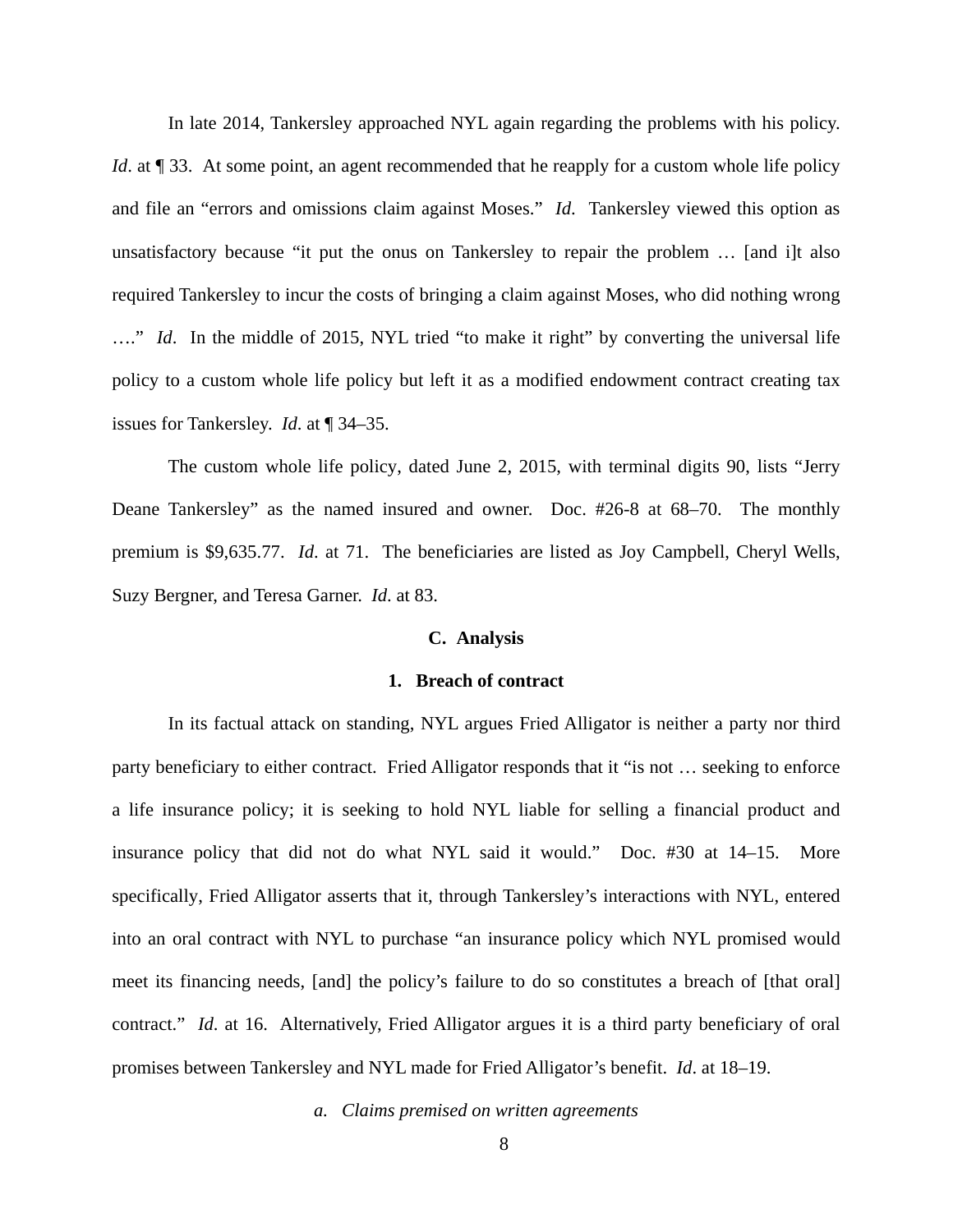As an initial matter, the failure to raise an argument in response to a motion to dismiss operates as a waiver of such argument. *See Jaso v. The Coca Cola Co*., 435 F. App'x. 346, 358 n.12 (5th Cir. 2011) ("Jaso has waived this argument on appeal by failing to raise it below in response to Defendants' motion to dismiss.") (citing *Miller v. Nationwide Life Ins. Co*., 391 F.3d 698, 701 (5th Cir. 2004)). Accordingly, where a party's standing to enforce a contract is challenged in a motion to dismiss, the failure to address standing in a response justifies dismissal on those grounds. *Rutter v. Conseco Life Insur. Co*., No. 3:09-cv-680, 2011 WL 2532467, at \*5  $(S.D. Miss. June 24, 2011).<sup>4</sup>$ 

Because Fried Alligator asserts that it is not seeking to enforce the written insurance policy between Tankersley and NYL, either as a party or third party beneficiary, the Court deems waived all claims by Fried Alligator based on breach of the written policies.<sup>5</sup> See generally Los *Alamos Study Grp. v. U.S. Dep't of Energy*, 692 F.3d 1057, 1066 n.2 (10th Cir. 2012) ("[W]e have no duty to investigate grounds for jurisdiction not raised by a party.") (emphasis omitted). Thus, the Court will consider Fried Alligator's breach of contract claim premised only on any oral agreements between NYL and Fried Alligator, or between Tankersley and NYL.

#### *b. Existence of oral contract*

 Although it is less than clear, it appears Fried Alligator argues that it had an enforceable oral contract with NYL that NYL would offer Tankersley a suitable insurance policy which could be used as future collateral in a loan. *See* Doc. #30 at 15–16.

 4 *See also Amburgey v. Atomic Ski USA, Inc*., No. 06-149, 2007 WL 4468707, at \*5 (D. Me. Dec. 17, 2007) ("Atomic, a non-party to the Rental/Release Form, failed to address the question of its standing to invoke that contract's benefits, thereby waiving that argument."); *Allstate Ins. Co. v. Glob. Med. Billing, Inc.*, 520 F. App'x 409, 412 (6th Cir. 2013) ("Plaintiff's failure to respond to Defendants' attack on its standing and its failure to refute the assertion that it had been fully reimbursed amounts to a waiver of the argument, and we decline to address it on appeal.").

<sup>&</sup>lt;sup>5</sup> Later in its brief, Fried Alligator argues it has stated a third party beneficiary claim under the insurance policy between Tankersley and NYL. However, because Fried Alligator failed to make such argument for purposes of standing, the Court deems the argument waived. Additionally, this argument is deemed waived as to any claims that the third party beneficiary argument could be asserted as a basis for stating a claim.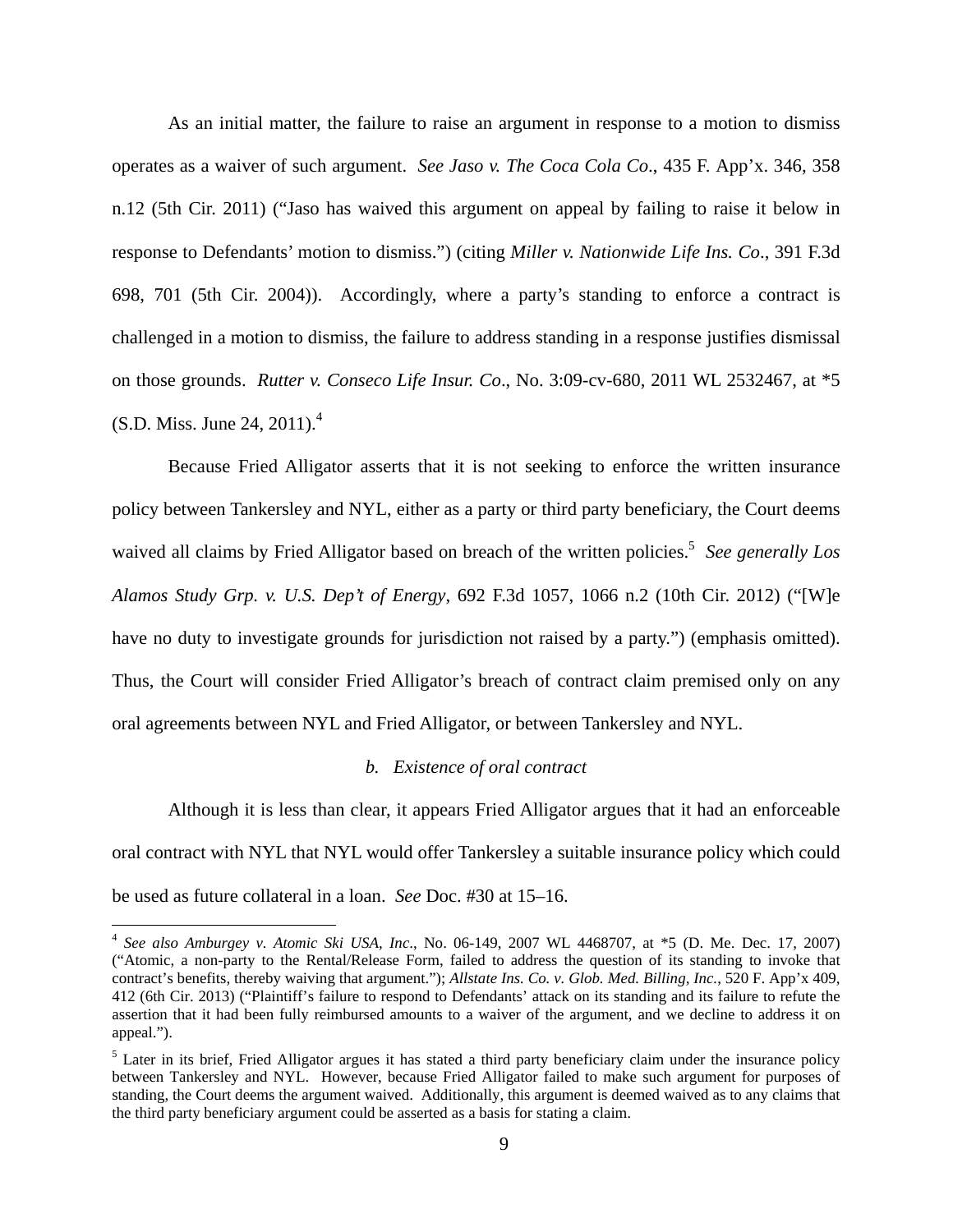It is basic contract law that a "formation of a contract, either oral or written, requires (1) an offer, (2) acceptance of the offer, and (3) consideration." *Reeves v. Midcontinent Express Pipeline, LLC*, 119 So.3d 1097, 1101 (Miss. Ct. App. 2013). Fried Alligator's oral contract argument fails for lack of consideration.

"Consideration has been defined as (a) an act other than a promise, or (b) a forbearance, or (c) the creation, modification or destruction of a legal relation, or (d) a return promise, bargained for and given in exchange for the promise." *Estate of Davis v. O'Neill*, 42 So. 3d 520, 527 (Miss. 2010) (internal quotation marks omitted). "If an agreement is to be held supported by consideration, that consideration must come from the parties to the agreement." *Daniel v. Snowdoun Ass'n*, 513 So.2d 946, 949 (Miss. 1987). Fried Alligator has not alleged that it gave NYL anything in return for the promise that the policy could be immediately used as collateral. Accordingly, the facts fail to establish the existence of an oral contract between Fried Alligator and NYL.

## **2. Third-party beneficiary claim based on oral agreement**

Similarly, Fried Alligator has failed to prove by a preponderance of the evidence that it is a third-party beneficiary of an oral contract between Tankersley and NYL.

Mississippi law grants a person third-party beneficiary with an interest in a contract:

(1) When the terms of the contract are expressly broad enough to include the third party either by name as one of a specified class, and (2) the said third party was evidently within the intent of the terms so used, the said third party will be within its benefits, if (3) the promisee had, in fact, a substantial and articulate interest in the welfare of the said third party in respect to the subject of the contract.

*Simmons Hous., Inc. v. Shelton ex rel. Shelton*, 36 So.3d 1283, 1286 (Miss. 2010). Thus, the third-party interest must "spring" from the terms of that contract. *Trammell v. State*, 622 So.2d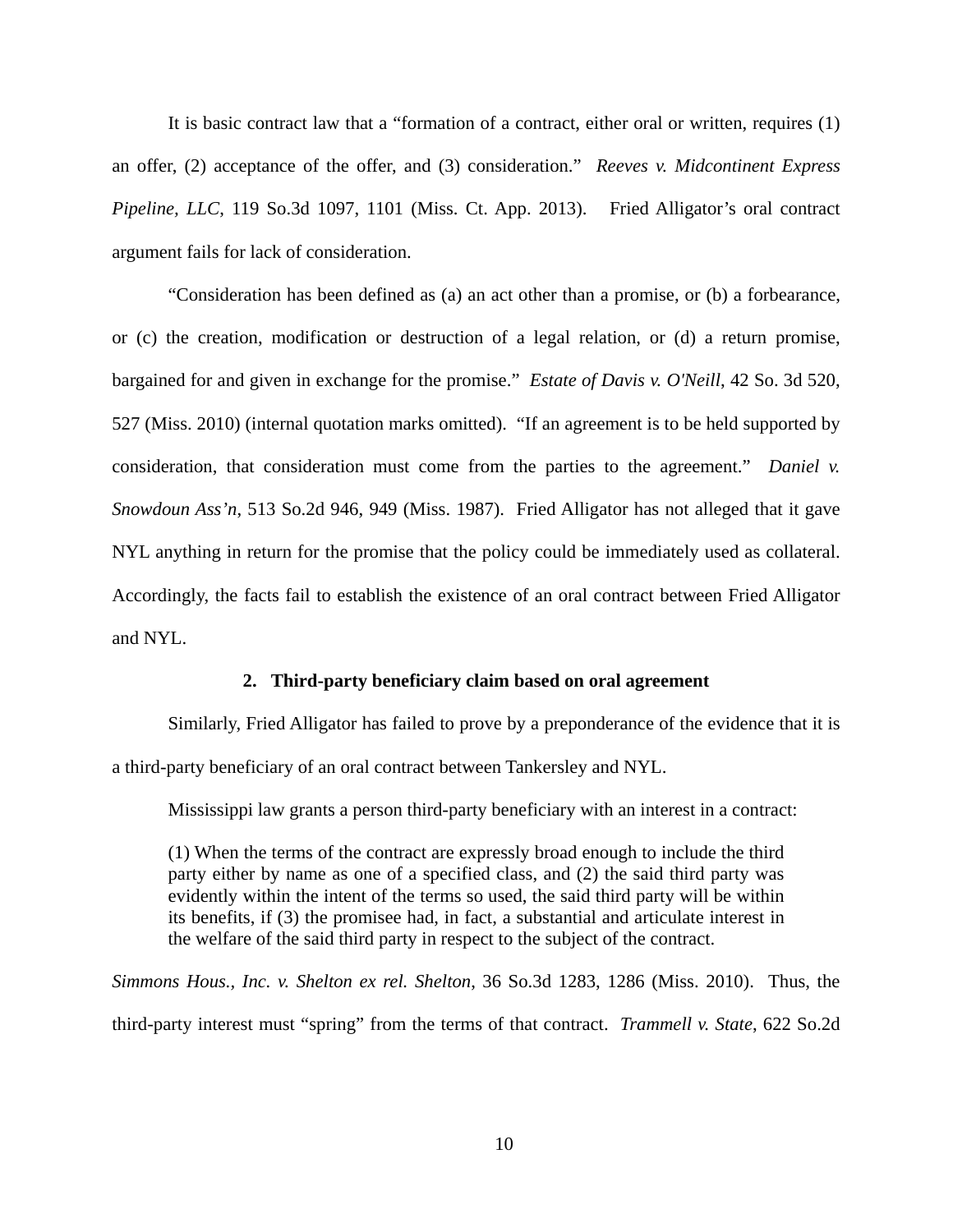1257, 1260 (Miss. 1993).<sup>6</sup>

<u>.</u>

Nowhere has Fried Alligator presented evidence of the terms of an oral contract between NYL and Tankersley. To the extent Fried Alligator relies on NYL's assurances that the policy could be used as collateral for Fried Alligator's financing, such alleged contract must fail for lack of consideration. *See O'Neill*, 42 So.3d at 527. Therefore, Fried Alligator has not established standing to bring a third-party beneficiary claim based on an oral contract between Tankersley and NYL.

## **3. Breach of duty of good faith and fair dealing**

NYL argues that "because Fried Alligator has no contractual relationship with [NYL] and is not a third-party beneficiary, [NYL] owed it no duty of good faith and fair dealing." Doc. #26 at 17.

"The duty of good faith and fair dealing arises from the existence of a *contract* between the parties." *Am. Bankers' Ins. Co. of Fla. v. Wells*, 819 So.2d 1196, 1207 (Miss. 2001). Thus, for a breach of the duty of good faith and fair dealing to exist, a valid contract must first exist. *Id*. Because Fried Alligator has failed to establish a contractual relationship with NYL, either directly or as a third-party, it does not have a legal right recognized by law to bring a claim for breach of the duty of good faith and fair dealing. Accordingly, this claim must be dismissed for lack of standing.

## **4. Other claims**

NYL asserts that because Fried Alligator is not a third-party beneficiary, it "lacks standing to bring any of its other claims as well." Doc. #26 at 17. As explained above, Fried Alligator has waived its right to bring any claims based on enforcement of the universal life

<sup>&</sup>lt;sup>6</sup> Whether a third party may be a beneficiary to an oral contact appears to be an open question under Mississippi state law. Nonetheless, Fried Alligator has failed to establish by a preponderance of the evidence that it is a third party beneficiary of purported oral promises between NYL and Tankersley.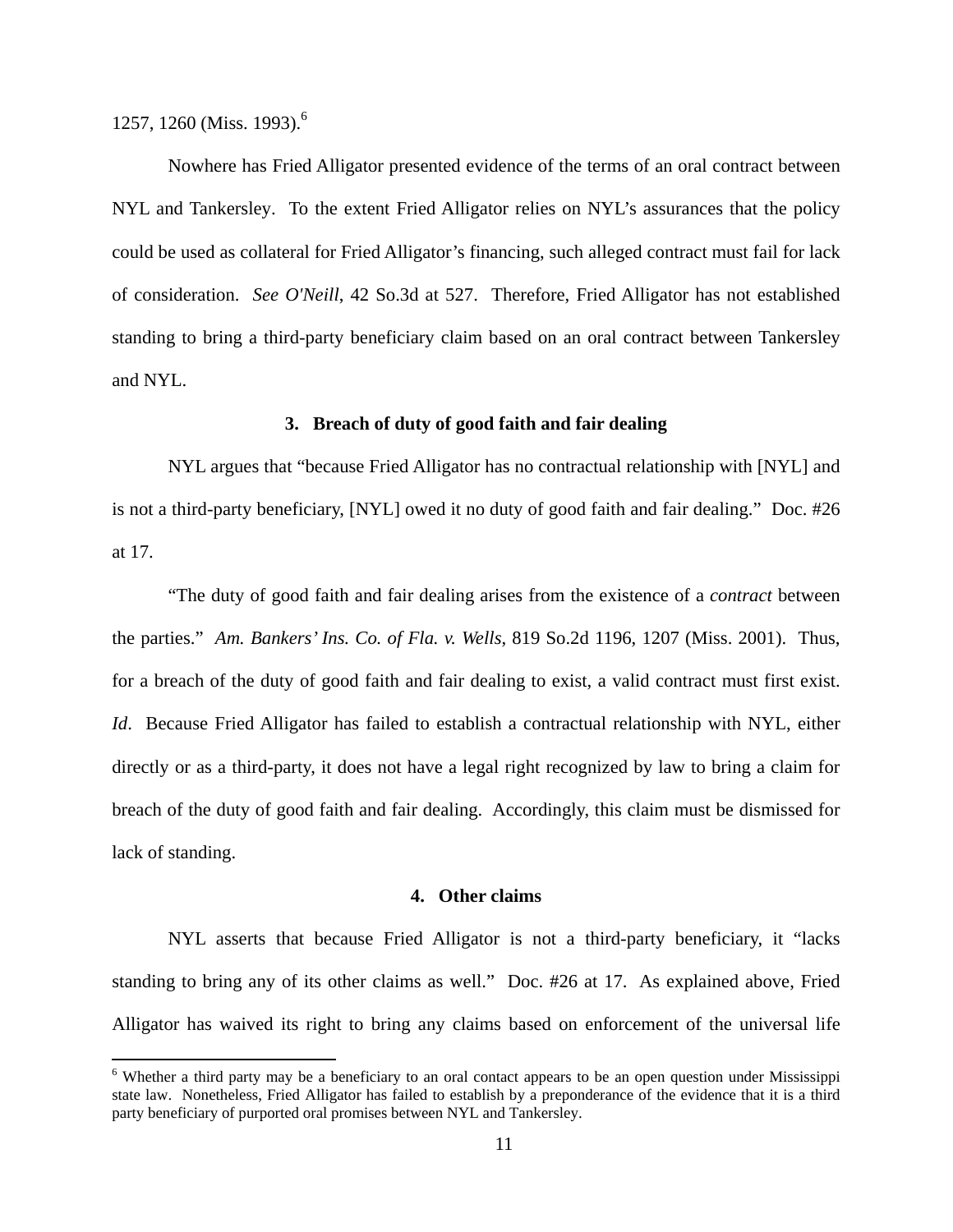insurance policy. Accordingly, NYL's motion to dismiss Fried Alligator's other claims for lack of standing will be granted to the extent it seeks dismissal of claims that rely on the universal life policy's enforcement.

## **D. Summary**

The Court concludes that Fried Alligator lacks standing to assert its claims against the defendants for breach of contract, third party beneficiary, and breach of the duty of good faith and fair dealing, for failure to establish a contractual relationship between Fried Alligator and NYL. To the extent any of Fried Alligator's remaining claims depend on enforcement of the insurance policy, dismissal will be granted as to those claims.

# **IV Motion for Judgment on the Pleadings**

Next, the Court addresses NYL's motion to dismiss the remaining claims, which Willis joined. Because both NYL and Willis filed an answer to the amended complaint before moving to dismiss Fried Alligator's claims for failure to state a claim, the motion will be analyzed under Rule 12(c) as a motion for judgment on the pleadings.<sup>7</sup>

## **A. Standard**

Federal Rule of Civil Procedure 12(c) provides that "[a]fter the pleadings are closed—but early enough not to delay trial—a party may move for judgment on the pleadings." The standard for deciding a Rule 12(c) motion "is the same as that for a Rule 12(b)(6) motion to dismiss for failure to state a claim." *In re Katrina Canal Breaches Litig*., 495 F.3d 191, 205 (5th Cir. 2007). "The central issue is whether, in the light most favorable to the plaintiff, the complaint states a valid claim for relief." *Id*. (quoting *Great Plains Tr. Co. v. Morgan Stanley Dean Witter & Co*., 313 F.3d 305, 312 (5th Cir. 2002)). On a Rule 12(c) or Rule 12(b)(6) motion:

 7 *See Bright v. Tunica Cty. Sch. Dist.,* No. 3:16-cv-197, 2017 WL 3996410, at \*2 (N.D. Miss. Sept. 11, 2017) (construing post-answer motion under Rule 12(c)).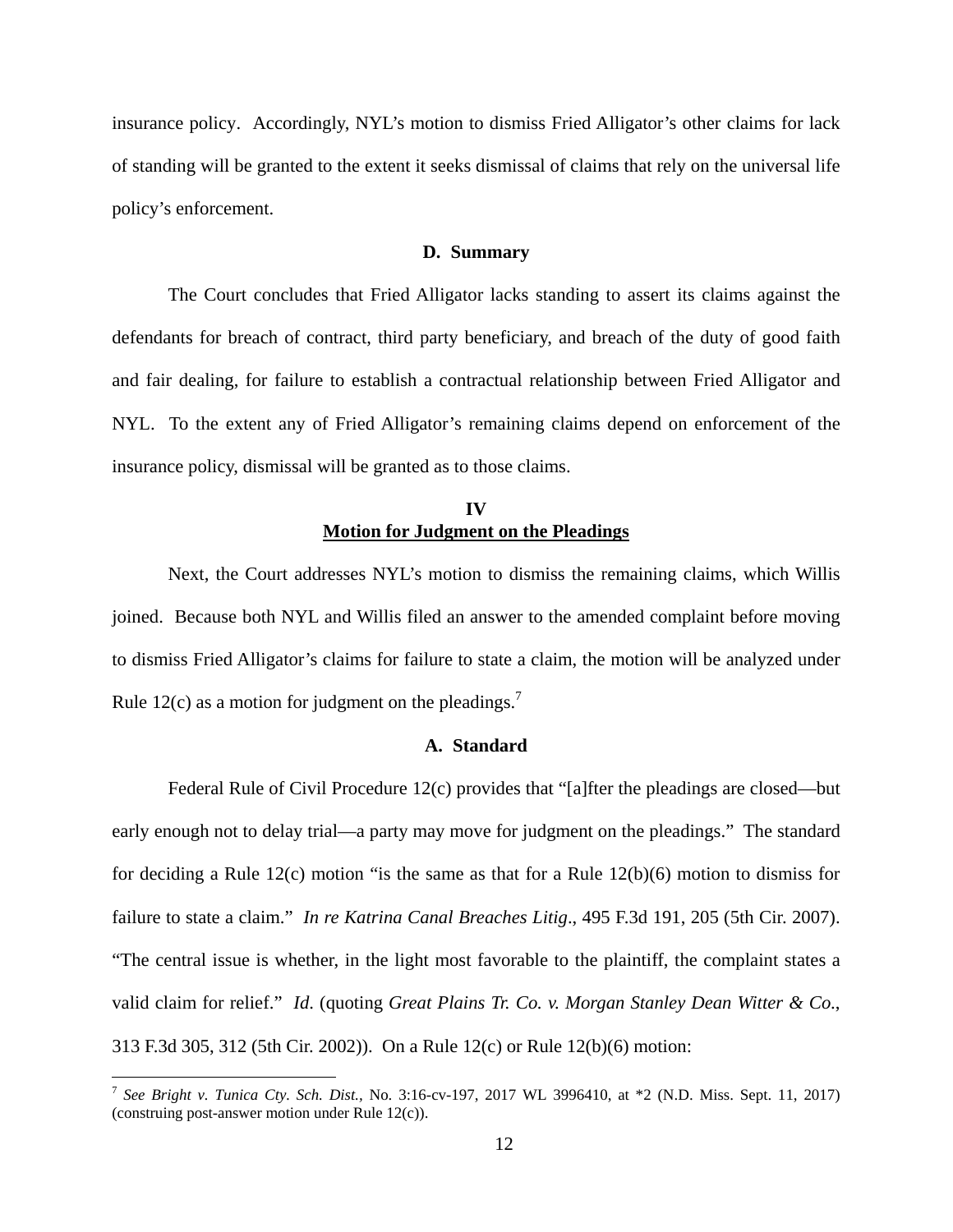the complaint "does not need detailed factual allegations," but it must provide the plaintiff's grounds for entitlement to relief—including factual allegations that, when assumed to be true, "'raise a right to relief above the speculative level.'"

*Taylor v. Shreveport*, 798 F.3d 276, 279 (5th Cir. 2015) (quoting *N. Cypress Med. Ctr. Operating Co. v. Cigna Healthcare*, 781 F.3d 182, 191 (5th Cir. 2015).

"As in the context of Rule  $12(b)(6)$ , the Court considering a Rule  $12(c)$  motion may consider: (a) documents attached to the complaint or identified as central to the claims made therein; (b) documents attached to the motion to dismiss that are referenced in the complaint; and (c) documents that are subject to judicial notice as public record." *Sparks v. Tex. Dep't of Transp*., 144 F.Supp.3d 902, 903 (S.D. Tex. 2015) (citing *Funk v. Stryker Corp*., 631 F.3d 777, 783 (5th Cir. 2011)).

## **B. Analysis**

NYL argues that Fried Alligator has failed to state a claim for breach of fiduciary duty, negligence, gross negligence, misrepresentation, promissory and equitable estoppel, and breach of implied-in-fact contract.

## **1. Breach of fiduciary duty**

For its breach of fiduciary duty claim, Fried Alligator alleges the "Defendants had a relationship of special obligation and trust and therefore had fiduciary, heightened obligations to … Fried Alligator which they breached." Doc. #22 at ¶ 41. The defendants argue that the universal insurance policy does not give rise to a fiduciary relationship between NYL and Fried Alligator, and that Fried Alligator has failed to show any other relationship with NYL.

To state a claim for breach of fiduciary duty under Mississippi law, a plaintiff must show the existence of a fiduciary duty and a breach of such duty. *See Lowery v. Guar. Bank and Tr. Co*., 592 So.2d 79, 83 (Miss. 1991) ("A fiduciary duty must exist before a breach of the duty can occur."). "In Mississippi, the purchase of insurance is deemed to be an arms' length transaction.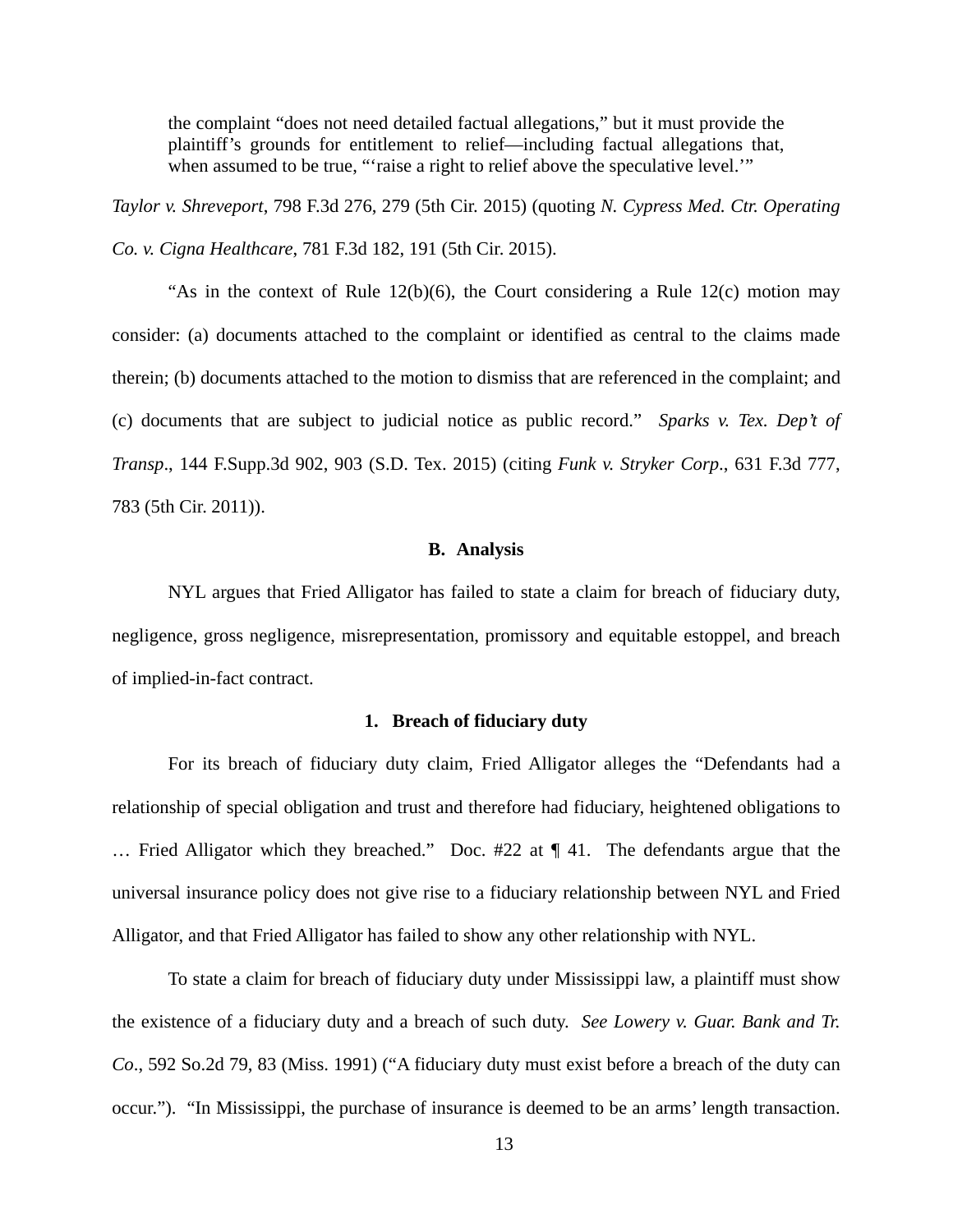Thus, [u]nder Mississippi law, there is no fiduciary relationship or duty between an insurance company and its insured in a first party insurance contract." *Booker v. American Gen. Life and Accident Ins. Co*., 257 F.Supp.2d 850, 856 (S.D. Miss. 2003) (citations omitted). Generally, "[t]he severity of the burdens and penalties integral to a fiduciary relationship should not apply to ordinary insurance policy transactions." *Robley v. Blue Cross/Blue Shield of Miss.*, 935 So.2d 990, 996 (Miss 2006). "[B]ut in some rare cases the terms of the contract itself create a fiduciary relationship." *Id*. at 995.

Here, as explained above, Fried Alligator has not established a contractual relationship with NYL. Thus, the relationship between Fried Alligator and NYL does not fall into the category of rare cases where a fiduciary duty may arise from contract. Rather, Fried Alligator argues that a fiduciary relationship arose from the dealings between Tankersley, acting on its behalf, and NYL employees. Doc. #30 at 23 & n.13. To this end, Fried Alligator relies on *Ross-King-Walker, Inc. v. Henson*, 672 So.2d 1188, 1191 (Miss. 1996), in which a party other than the insured established a breach of fiduciary duty claim against an insurance agency. Aside from arguing no oral contract exists, NYL replies that Fried Alligator's response does not support a fiduciary duty because it has not established that there was (1) a relationship of "special trust and confidence" between the parties, or (2) "on one side an overmastering influence or, on the other, weakness, dependence, or trust, justifiably reposed." Doc. #45 at 8.

*Henson* involved circumstances that are not presented here, most notably a fifteen-year business relationship between the insured and the insurer. 672 So.2d at 1190. Fried Alligator has alleged nothing to overcome the general rule that no fiduciary duty exists in insurance relationships, particularly in situations where, like Fried Alligator, it is not a party to the

14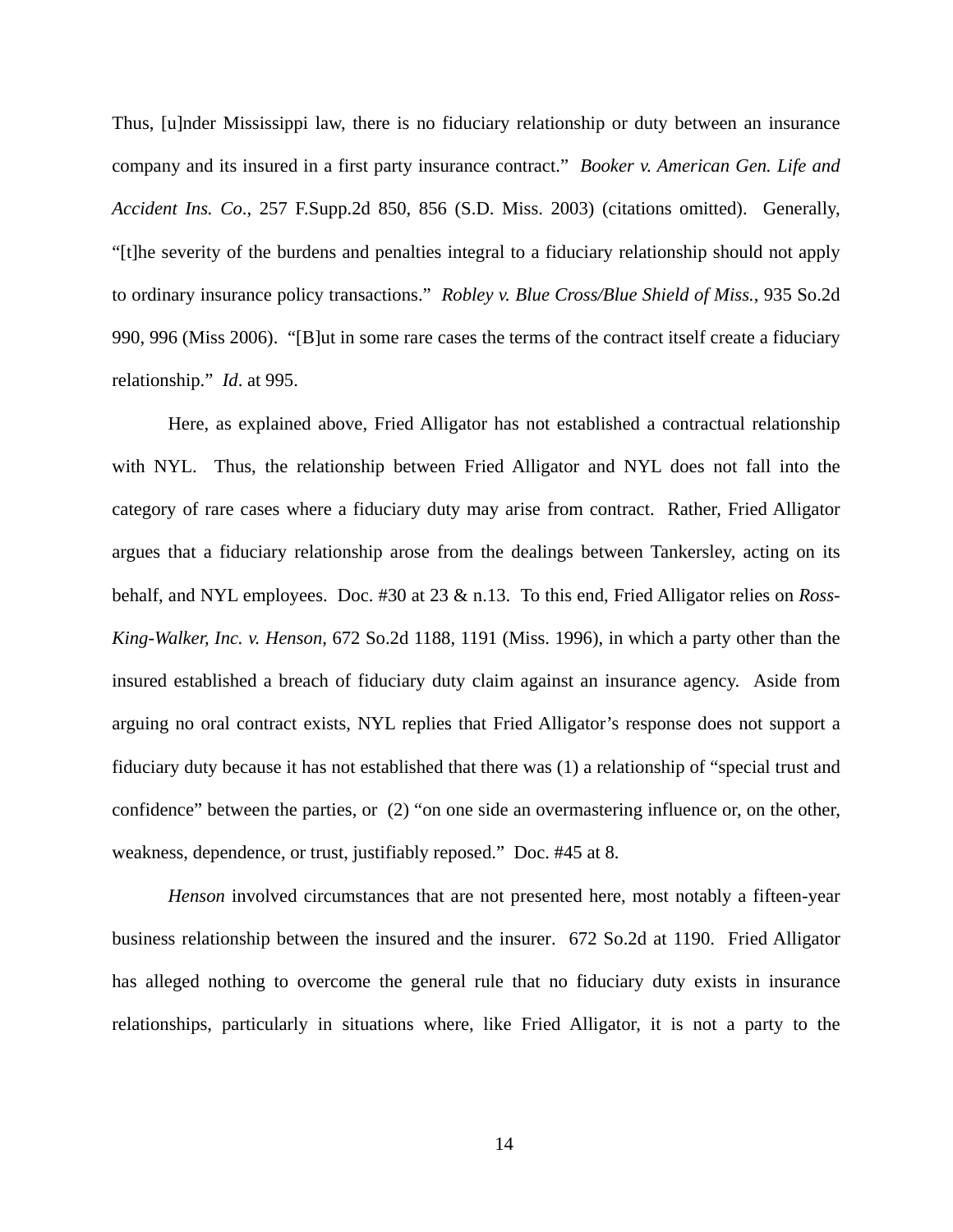insurance contract.<sup>8</sup> Under these circumstances, NYL's motion will be granted as to the breach of fiduciary duty claim.

## **2. Negligence and gross negligence**

Fried Alligator alleges that the "Defendants owed a duty of reasonable care and committed actionable negligence" as set forth in the amended complaint. Doc. #22 at ¶ 38. Fried Alligator also asserts a claim for gross negligence. *Id.* at  $\P$  70–72. NYL argues that because Fried Alligator's alleged injuries were not reasonably foreseeable, Fried Alligator has not established that NYL owed it any duty. As for Fried Alligator's gross negligence claim, NYL argues that, because Fried Alligator has failed to establish the element of duty required to establish negligence, its gross negligence claim must also fail. Doc. #26 at 21.

To prevail in a negligence action, a plaintiff must show (1) the existence of a duty to conform to a specific standard for the protection of others against the unreasonable risk of injury; (2) a breach of that duty; (3) a causal relationship between the breach and alleged injury; and (4) injury or damages. *Laurel Yamaha, Inc. v. Freeman*, 956 So.2d 897, 904 (Miss. 2007) (internal quotation marks omitted). Whether a duty exists in a negligence case is a question of law to be determined by the Court. *Brown v. J.J. Ferguson Sand & Gravel Co.*, 858 So.2d 129, 131 (Miss. 2003).

"[T]he important component of the existence of the duty is that the injury is 'reasonably foreseeable ….'" *Rein v. Benchmark Const. Co*., 865 So.2d 1134, 1146 (Miss. 2004) (internal quotation marks and emphasis omitted). To satisfy the requirement of foreseeability, "a plaintiff is not required to prove that the exact injury sustained by the plaintiff was foreseeable; rather, it is enough to show that the plaintiff's injuries and damages fall within a particular kind or class of

<u>.</u>

 $8$  The other opinion relied upon by Fried Alligator is easy distinguishable because the insured asserted the breach of fiduciary duty claim. *See Head v. United Ins. Co. of Am*., 966 F. Supp. 455, 457 (N.D. Miss. 1997) (insured sued insurance agent on alleged breach of fiduciary duty for selling duplicate insurance policies).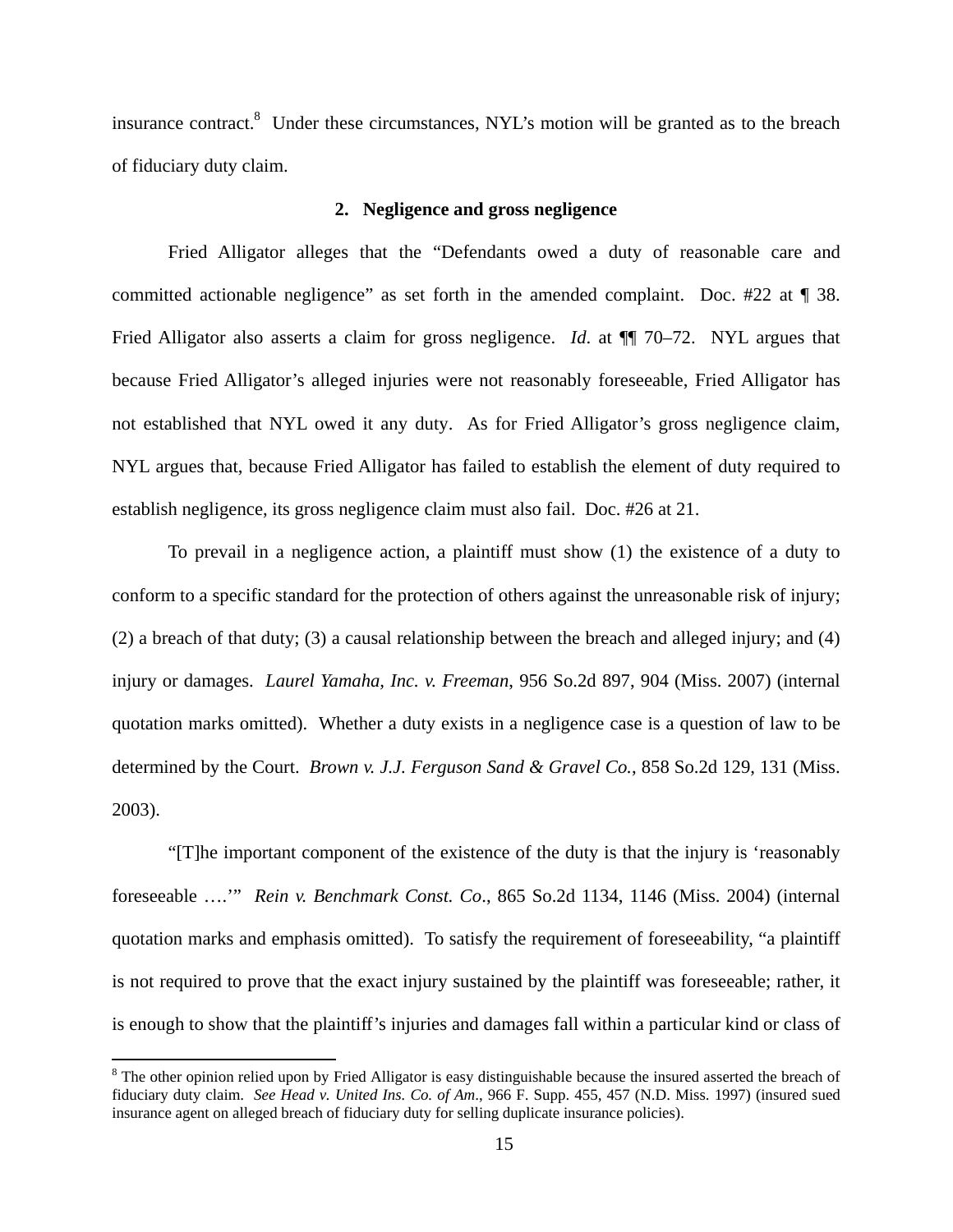injury or harm which reasonably could be expected to flow from the defendant's negligence." *Glover ex rel. Glover v. Jackson State Univ*., 968 So.2d 1267, 1278 (Miss. 2007). Of relevance here, an insurance agent has a duty to exercise reasonable care in procuring the coverage requested and will be independently liable if he negligently procures inadequate coverage for the insured. *See, e.g., McKinnon v. Batte*, 485 So.2d 295, 297 (Miss. 1986).<sup>9</sup>

Fried Alligator alleges Tankersley requested an insurance policy from NYL that could immediately be used as collateral to finance Fried Alligator's projects. Thus, NYL owed a duty to Tankersley as the insured. However, Fried Alligator is not the insured under the universal life policy. The ultimate question then is whether NYL could reasonably foresee that a failure to provide such a policy would cause Fried Alligator to lose financing opportunities resulting in loss of revenues. Fried Alligator alleges Willis told Tankersley that "the universal life policy for the use of Fried Alligator would provide immediate collateral value to support a loan of \$5,000,000, which could be used for Fried Alligator projects." Doc. #22 at  $\P$  20. Fried Alligator also alleges that "Willis told [Tankersley] this product would suit his needs and would be the best product he could purchase from NYL to accomplish the goals of Tankersley and Fried Alligator." *Id*. at ¶ 21.

NYL relies on *Rein*, in which the Mississippi Supreme Court held that a construction company "may have reasonably foreseen an insect infestation as a result of improper construction techniques and poor planning of the draining system. However, [i]t could not [have] reasonably foreseen that [a nursing home resident] would be killed by a fire ant attack two years after construction…." 865 So.2d at 1146. The court reasoned the "terrible tragedy that occurred

<sup>9</sup> *See also Simpson v. M–P Enters., Inc*., 252 So.2d 202, 207 (Miss. 1971) (recognizing "a well-settled rule that if an agent or broker with a view of being compensated agrees to procure insurance for another and through fault or neglect fails to do so, he will be liable for any damage that results thereby"); *Haggans v. State Farm Fire & Cas. Co*., 803 So.2d 1249, 1252 (Miss. Ct. App. 2002) (recognizing duty of insurance agent to exercise reasonable diligence in obtaining policy conforming to request of the insured).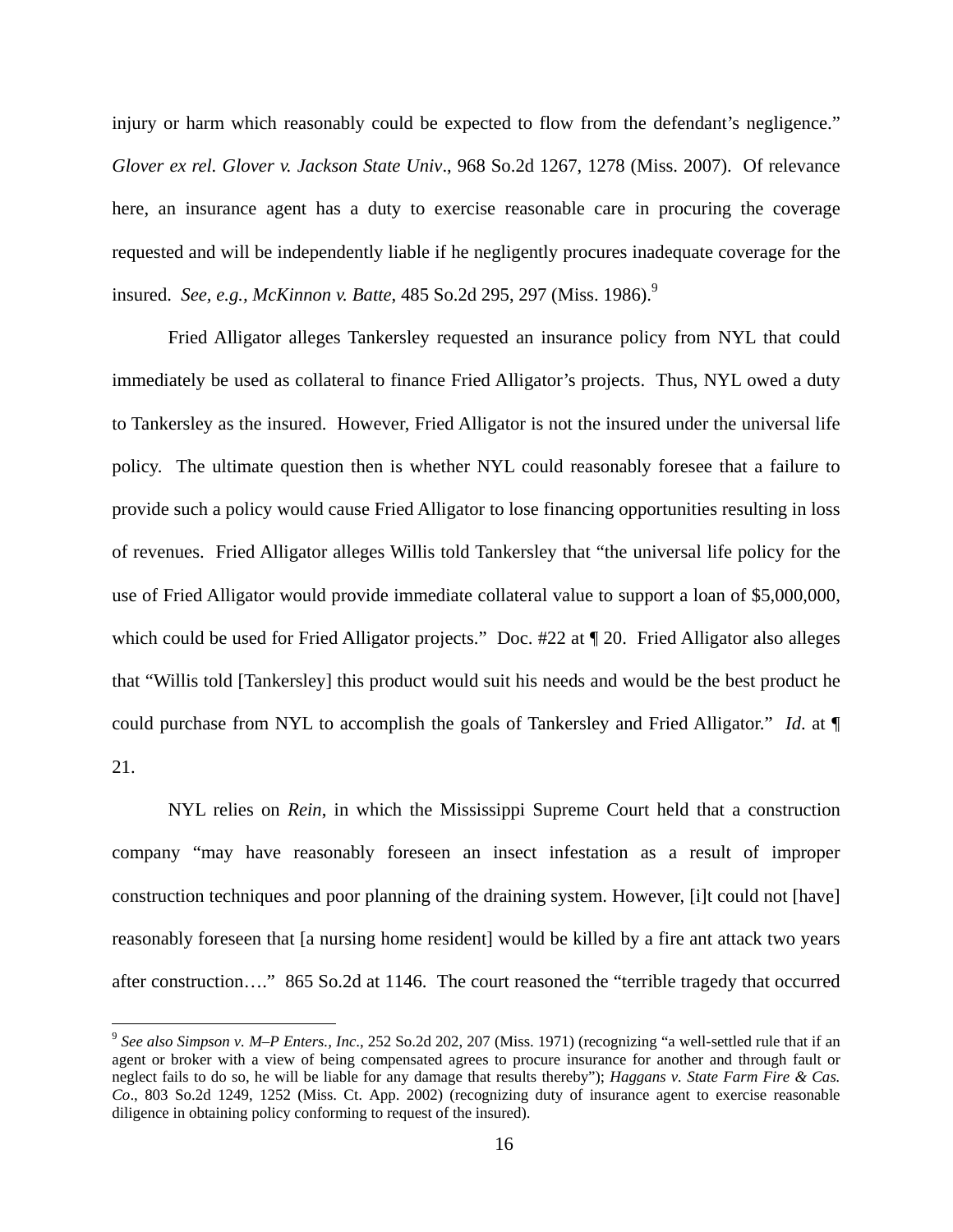… was an unusual, improbable, … extraordinary occurrence … [and] too remote to require [the defendant] to foresee ...." *Id*.

Based on Fried Alligator's allegations, the Court concludes that NYL owed no duty to Fried Alligator. The policy was not intended to insure Fried Alligator, and Fried Alligator's alleged lost financial opportunities would not have been covered by the policy. Fried Alligator admits the policy would only provide the "threshold" financing for additional financing that *could* be used to finance a project that *could* result in revenues. While Fried Alligator alleges all other financing was in place but for the portion to be collateralized by the insurance policy, Fried Alligator's success on entertainment projects is too improbable and remote for NYL to foresee. Accordingly, NYL's motion will be granted as to Fried Alligator's negligence claim.

Because "the threshold for submitting the question of gross negligence to the jury is higher than the threshold for submitting the question of simple negligence," Fried Alligator's claim for gross negligence must also fail.<sup>10</sup> *McDonald v. Lemon-Mohler Ins. Agency, LLC*, 183 So. 3d 118, 126 (Miss. Ct. App. 2015) (citing *Allen v. Blanks*, 384 So.2d 63, 67 (Miss.1980)).

## **3. Breach of implied-in-fact contract**

Fried Alligator's breach of implied-in-fact contract claim is based on the defendants' statements and conduct toward Tankersley which is alleged to have "constituted an implied promise to provide an insurance policy which would serve the business needs of Fried Alligator." Doc. #22 at ¶ 47. NYL argues that because the purpose of the insurance policy was not written into the policy itself, any discussions concerning Fried Alligator are prior or contemporaneous negotiations that do not give rise to an implied-in-contract claim. Doc. #26 at 28–29.

<u>.</u>

<sup>&</sup>lt;sup>10</sup> Fried Alligator also premises its gross negligence claim on the "plainly erroneous advice" of Willis as well as "unprofessional comments about co-worker Moses" and that "NYL knew or should have known of Willis [sic] propensity for unprofessional conduct and should have put measures in place to protect clients and potential clients from Willis' negligence, breaches of fiduciary duty, and/or misrepresentations about NYL products." Doc. #22 at ¶ 71. Based on the analysis above, none of these conclusory allegations establish NYL owed a duty to Fried Alligator.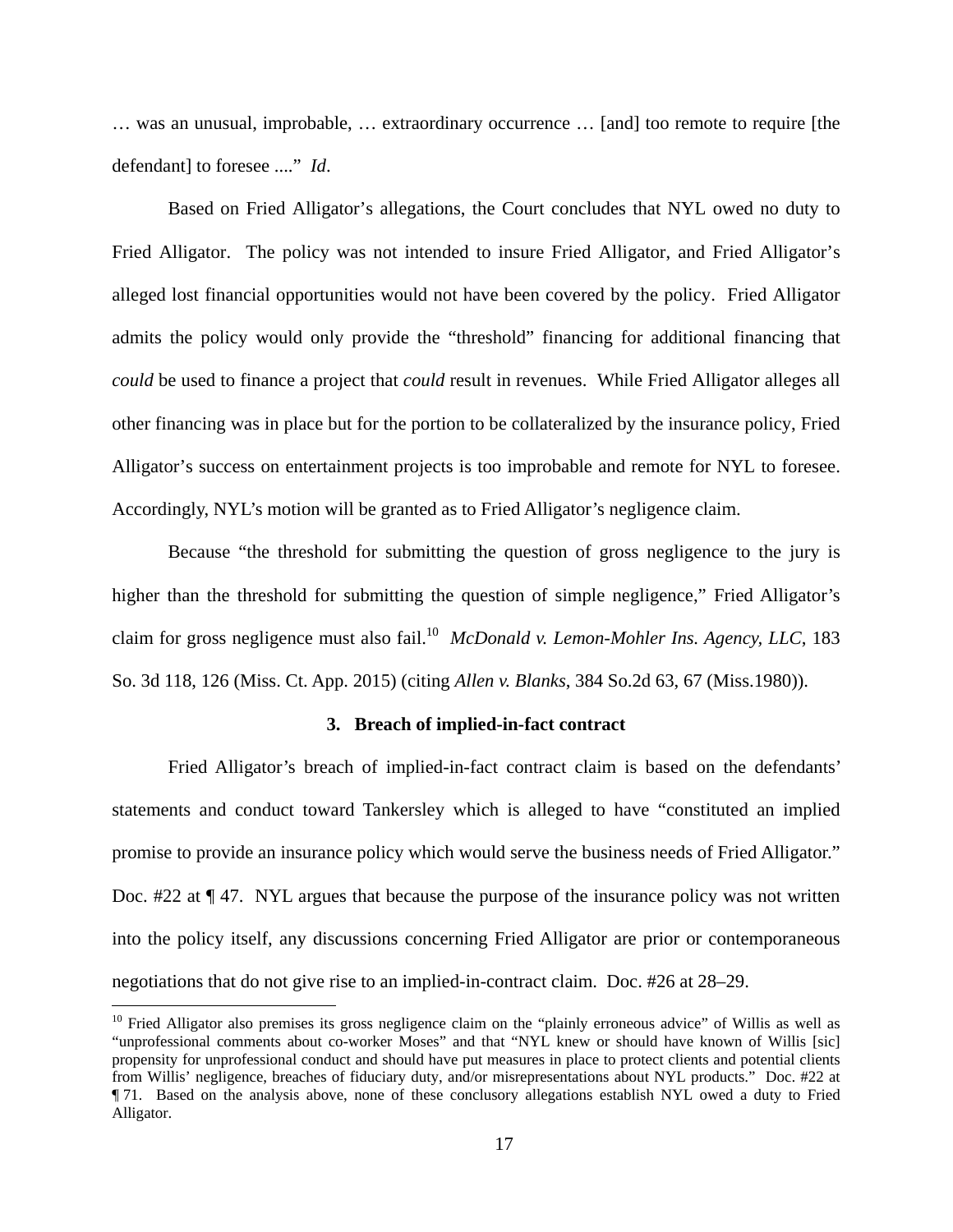An implied-in-fact contract "arises from the conduct of the parties." *Franklin v. Franklin ex rel. Phillips*, 858 So.2d 110, 120 (Miss. 2003). "[A]ny conduct of one party from which the other party may draw the inference of a promise is effective as such and the conduct of the parties is viewed as a reasonable man would to determine the existence or not of the contract implied in fact." *Id*. at 121 (implying contract between attorneys for the payment of legal fees based on amount of work performed). This has the same legal effect as an express contract even if the promise had "not been fully expressed in words." *Kaiser Invs., Inc. v. Linn Agriprises, Inc*., 538 So.2d 409, 413 (Miss. 1989) (question of fact whether parties' conduct concerning crop planting and financing amounted to lease agreement).

Fried Alligator's amended complaint is devoid of any factual allegation concerning conduct of NYL from which the Court may draw an inference of a promise to Fried Alligator. At most, the amended complaint sets forth allegations that Tankersley and Willis discussed the purpose of the insurance policy. Accordingly, the Court will grant NYL's motion to dismiss as to this claim.

## **4. Misrepresentation, promissory estoppel, and equitable estoppel**

Fried Alligator's claims for "misrepresentation,"<sup>11</sup> promissory estoppel, and equitable estoppel are based on allegations of the defendants' false representations or promises concerning the policy. Doc. #22 at ¶¶ 52–54, 55–59, 60–62. Specifically, Fried Alligator alleges NYL represented to it, through Tankersley, that "the universal life insurance policy for use of Fried Alligator would provide immediate collateral value to support a loan of \$5,000,000 which could be used for Fried Alligator projects." Doc. #22 at ¶ 20.

Each of these claims requires reasonable reliance. *Poppelreiter v. GMAC Mortg., LLC*,

<sup>&</sup>lt;sup>11</sup> Based on Fried Alligators' allegation that NYL made statements it knew or should have known were false, Fried Alligator appears to assert a claim for both fraudulent and negligent misrepresentation. The parties address both in their briefing.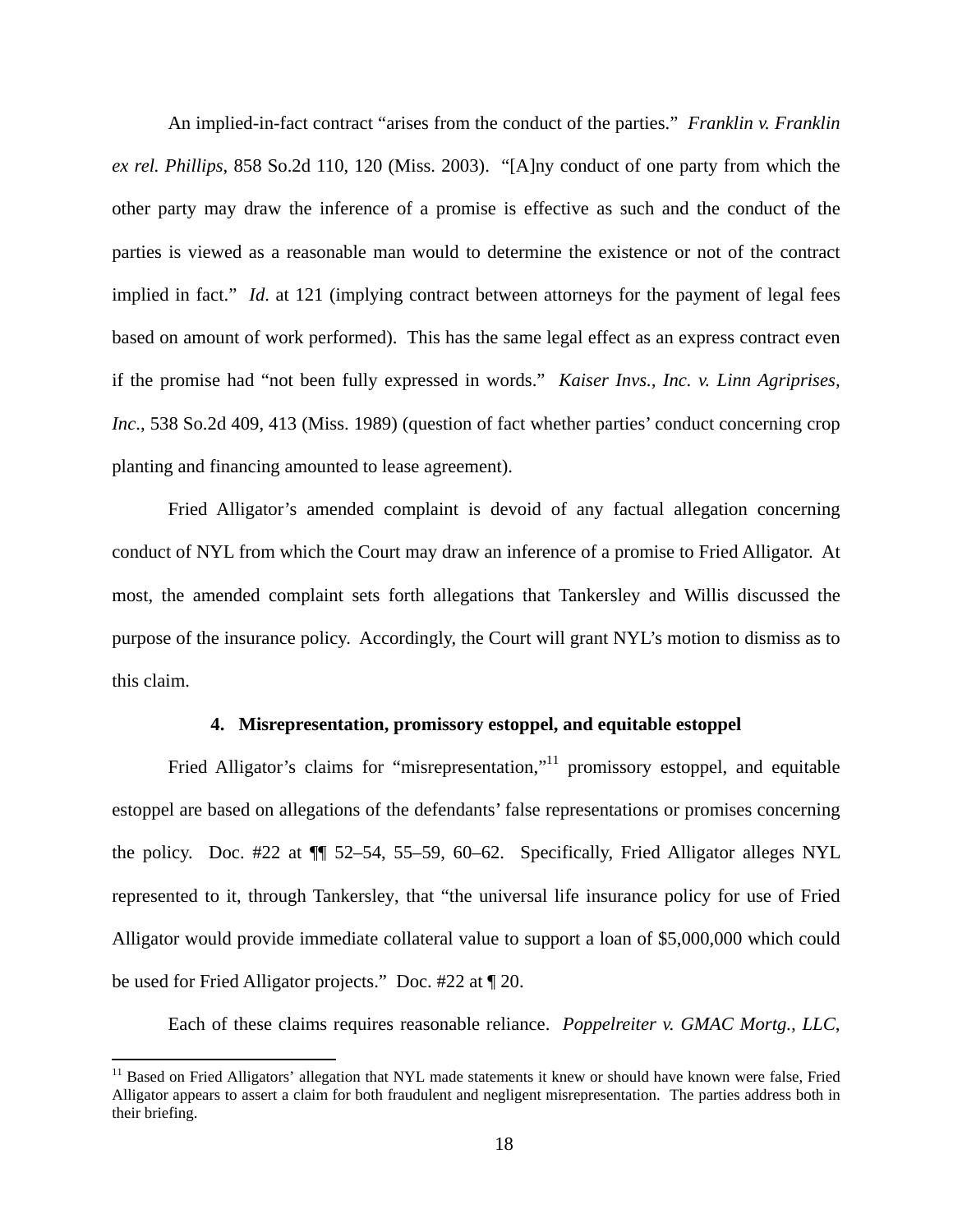No. 1:11-cv-008, 2011 WL 2690165, at \*4 (N.D. Miss. July 11, 2011) (citation omitted) (fraudulent or intentional misrepresentation requires reliance on misrepresentation's truth and hearer's right to rely thereon); *Holland v. Peoples Bank & Tr. Co.*, 3 So.3d 94, 101 (Miss. 2008) (negligent misrepresentation requires "the plaintiff reasonably relied upon the misrepresentation or omission"); *C.E. Frazier Constr. Co. v. Campbell Roofing & Metal Works, Inc*., 373 So.2d 1036, 1038 (Miss. 1979) (promissory estoppel requires promise actually being relied on and refusal to enforce promise would be to virtually sanction perpetuation of fraud or would result in other injustice); *PMZ Oil Co. v. Lucroy*, 449 So.2d 201, 206 (Miss. 1984) ("A party asserting equitable estoppel must show … that he has changed his position in reliance upon the conduct of another" when "acting reasonably in [his] own right"). Thus, Fried Alligator's allegations must support an inference that (1) it did in fact rely on NYL's representations that the universal life insurance policy could be used by Fried Alligator as collateral, and (2) it was reasonable in doing so.

The insurance policy, however, was not intended to insure Fried Alligator, nor was Fried Alligator a third party beneficiary under the policy. It was Tankersley, not Fried Alligator, who relied on the representations in entering into the universal life policy. This is not a situation where the policy is between Fried Alligator and NYL, and Tankersley signed on Fried Alligator's behalf as its agent. The complaint is only conclusory in alleging that Fried Alligator relied on the representations and, in some instances, only alleges that Tankersley relied.<sup>12</sup> Because the allegations do not allege facts that Fried Alligator reasonably relied on NYL's representations, Fried Alligator's claims for misrepresentation (fraudulent and negligent), promissory estoppel,

<sup>&</sup>lt;sup>12</sup> *See, e.g.*, Doc. #22 at ¶ 53 ("Tankersley and Fried Alligator reasonably relied to their own detriment on such statements."); *id*. at ¶ 56 ("Tankersley reasonably relied to his and Fried Alligator's detriment …."); *id*. at ¶¶ 61–62 ("Tankersley reasonably believed and detrimentally relied upon [the defendants' representation] to purchase the universal insurance policy instead of the whole life policy.").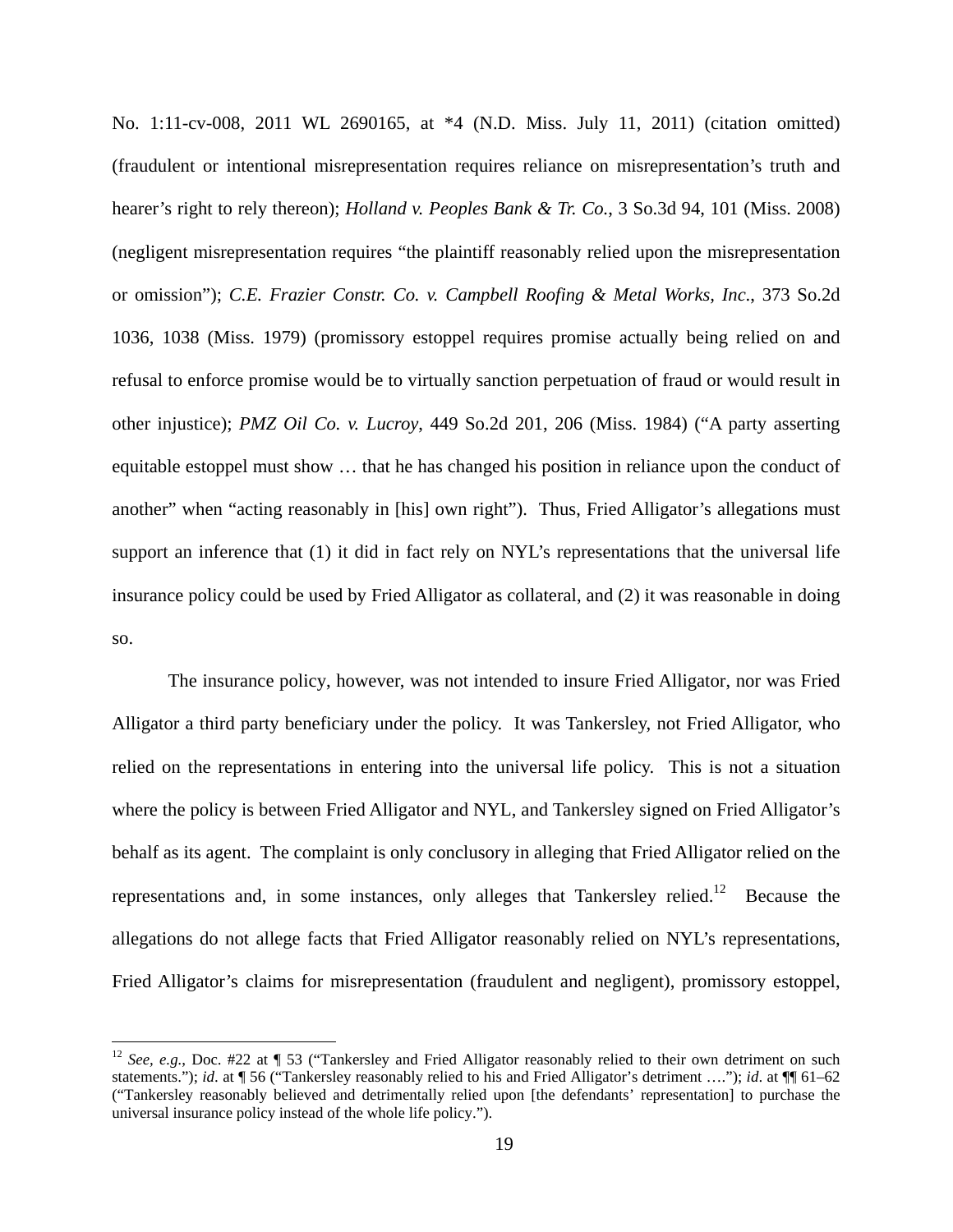and equitable estoppel must be dismissed. *See Hall v. Associated Int'l Ins. Co*., 494 F. App'x 902, 905 (10th Cir. 2012) (affirming district court's conclusion "that the Master Policy was not intended to insure [plaintiff], and the facts he alleges in his Complaint are insufficient, or otherwise directly contradicted by properly considered documents, to support his claim that he justifiably relied on any representations") (internal quotation marks and alterations omitted).

## **C. Summary**

In sum, Fried Alligator's claims for negligence, gross negligence, breach of fiduciary duty, breach of implied-in-fact contract, misrepresentation, promissory estoppel, and equitable estoppel will be dismissed.<sup>13</sup> Fried Alligator has not sought leave to amend any claims that are subject to dismissal but notes that its intentional misrepresentation claim must be dismissed without prejudice, and that it may seek leave if it desires to re-plead its claims. Doc. #30 at 30.

"In view of the consequences of dismissal on the complaint alone, and the pull to decide cases on the merits rather than on the sufficiency of pleadings, district courts often afford plaintiffs at least one opportunity to cure pleading deficiencies before dismissing a case, unless it is clear that the defects are incurable or the plaintiffs advise the court that they are unwilling or unable to amend in a manner that will avoid dismissal." *Great Plains Tr. Co.*, 313 F.3d at 329. While this rule is normally stated in the context of Rule  $12(b)(6)$  motions, it applies to Rule  $12(c)$ dismissals as well. *See U.S. ex rel. Bledsoe v. Cmty. Health Sys., Inc*., 342 F.3d 634, 637, 644–45 (6th Cir. 2003) (district court abused its discretion by dismissing under Rule 12(c) with prejudice); *Pinto v. Microsoft Corp*., No. 12-60509, 2012 WL 4479059, at \*3 (S.D. Fla. Sep. 28, 2012) (collecting cases).

The Court cannot say that it is clear the defects identified in this order are incurable or

<sup>&</sup>lt;sup>13</sup> NYL's motion does not address the amended complaint's "vicarious liability" claim; nor does NYL address the claim for "malicious conduct," to the extent malicious conduct is raised as a separate claim from gross negligence.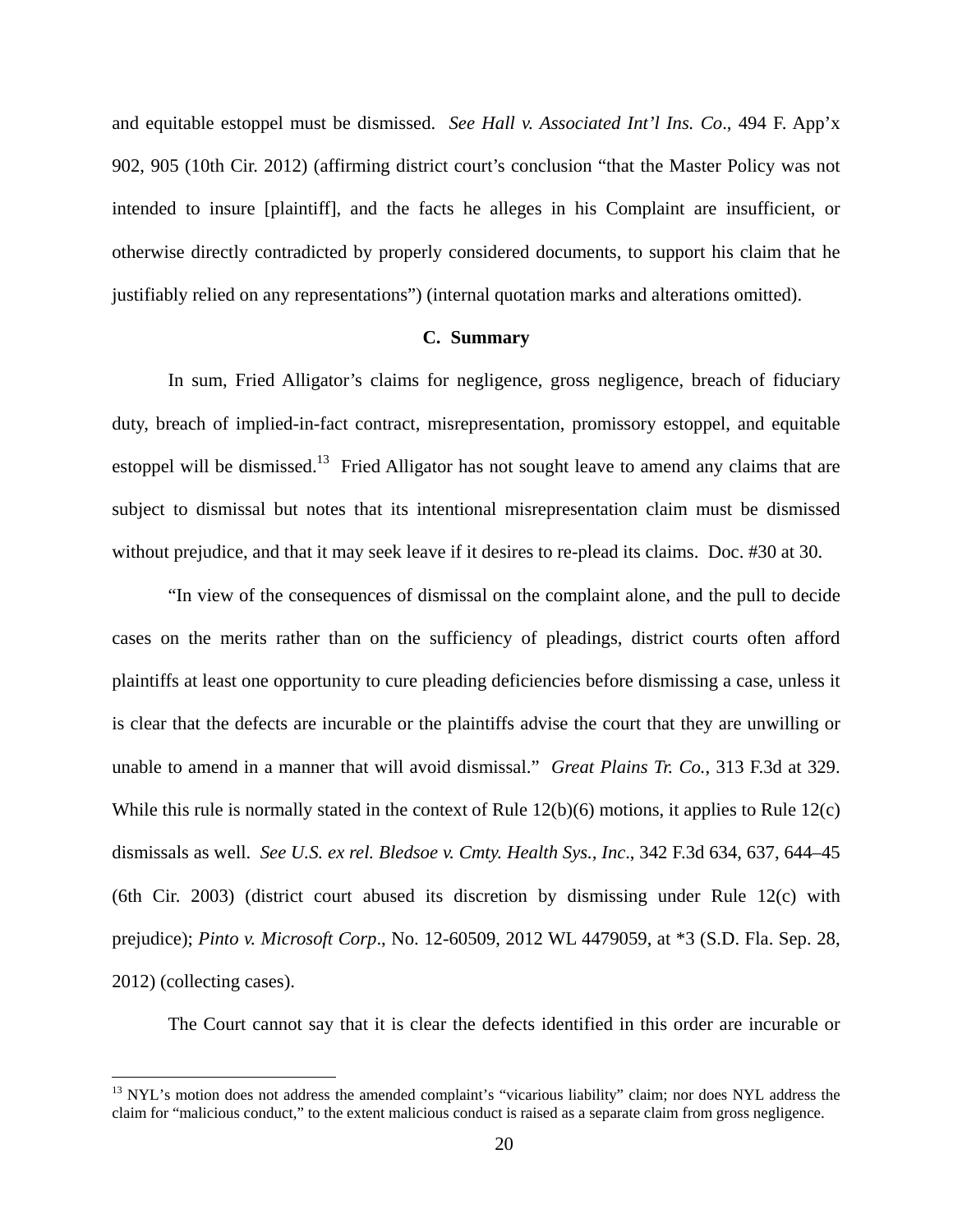that Fried Alligator is unwilling or unable to amend in a manner that will avoid dismissal. Accordingly, the dismissal of these claims will be without prejudice to Fried Alligator seeking leave to amend.

# **V Motion for Summary Judgment**

NYL argues it is entitled to summary judgment on Tankersley's claims for two reasons: "first, he knowingly and willingly signed a binding release and settlement that bars any and all claims Tankersley may have against New York Life;" and second, regarding "any MEC-related claims[,] Tankersley suffered no injury …." Doc. #26 at 6 (alterations and quotation marks in original removed).

## **A. Standard**

Under Rule 56 of the Federal Rules of Civil Procedure, "[s]ummary judgment is proper only when the record demonstrates that no genuine issue of material fact exists and the movant is entitled to judgment as a matter of law." *Luv N' Care Ltd. v. Groupo Rimar*, 844 F.3d 442, 447 (5th Cir. 2016). "A factual issue is genuine if the evidence is sufficient for a reasonable jury to return a verdict for the non-moving party and material if its resolution could affect the outcome of the action." *Burton v. Freescale Semiconductor, Inc.*, 798 F.3d 222, 226 (5th Cir. 2015) (internal quotation marks omitted). On a motion for summary judgment, a court must "consider the evidence in the light most favorable to the nonmoving party and draw all reasonable inferences in its favor." *Edwards v. Cont'l Cas. Co.*, 841 F.3d 360, 363 (5th Cir. 2016).

In seeking summary judgment, "[t]he moving party bears the initial responsibility of informing the district court of the basis for its motion, and identifying those portions of the record which it believes demonstrate the absence of a genuine issue of material fact." *Nola Spice Designs, L.L.C. v. Haydel Enters., Inc.*, 783 F.3d 527, 536 (5th Cir. 2015) (internal quotation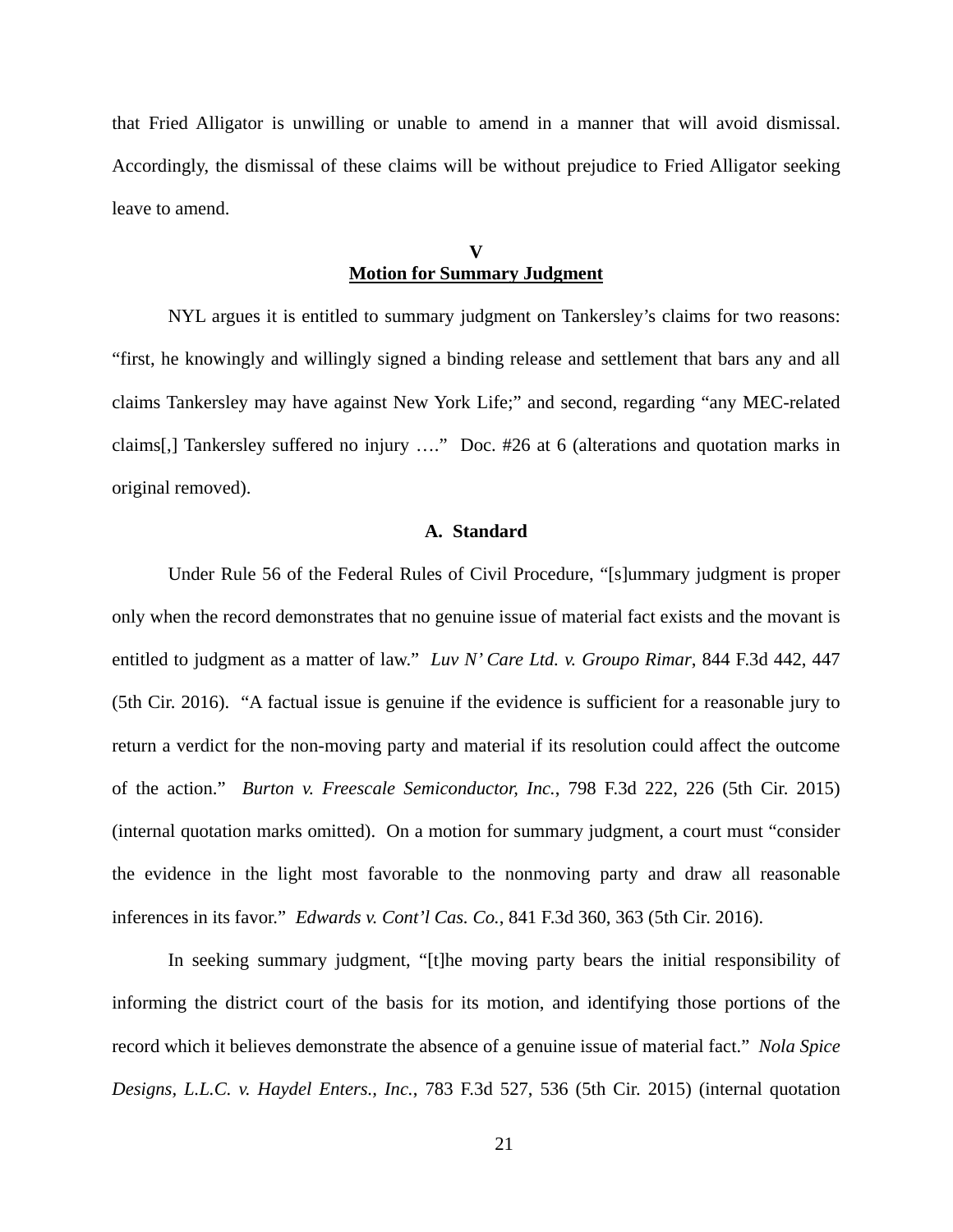marks and alterations omitted). If the moving party satisfies this burden, "the non-moving party must go beyond the pleadings and by her own affidavits, or by the depositions, answers to interrogatories, and admissions on file, designate specific facts showing that there is a genuine issue for trial." *Id*. (internal quotation marks omitted). "Where the nonmoving party bears the burden of proof at trial, the moving party satisfies this initial burden by demonstrating an absence of evidence to support the nonmoving party's case." *Celtic Marine Corp. v. James C. Justice Cos., Inc.*, 760 F.3d 477, 481 (5th Cir. 2014).

## **B. Factual Background**

Due to his dissatisfaction with the universal life insurance policy, in May or June of 2015, Tankersley reached out to Moses for assistance converting the universal life policy to a whole life policy. Doc. #29-1 at ¶¶ 2–3. As an example of what such whole life policy would be, Moses sent Tankersley a whole life policy illustration dated June 2, 2015. *Id*. at ¶ 4 & Ex. B. The illustration indicated that Tankersley's "new whole life policy would have a beginning cash surrender value of \$140,289 at inception based on \$236,090 in premium already paid." *Id*. at ¶ 5 & Ex. B. The illustration further showed that the "cash surrender value would immediately grow, such that [his] guaranteed cash value would be \$225,702 by year 2 but possibly as much as \$240,599 ...." *Id*. Also on June 2, 2015, a "custom whole life" policy ending in "090" was issued to Tankersley. Doc. #45-1 at  $\P$ 8; Doc. #45-3 at 3.<sup>14</sup>

On June 4, 2015, Tankersley wrote to NYL, expressing his discord with the universal life policy because it could not be used to obtain bank loans, and seeking to do "a 1035 exchange of the \$116,090 cash value of the existing Universal Life policy" to "the cash value of the current Custom Whole Life Policy." Doc. #29-1 at ¶ 3 & Ex. A. Also in June, Tankersley attended a

<u>.</u>

 $14$  Neither party disputes that the policy ending in 090 is not consistent with the June 2, 2015, illustration Tankersley received from Moses.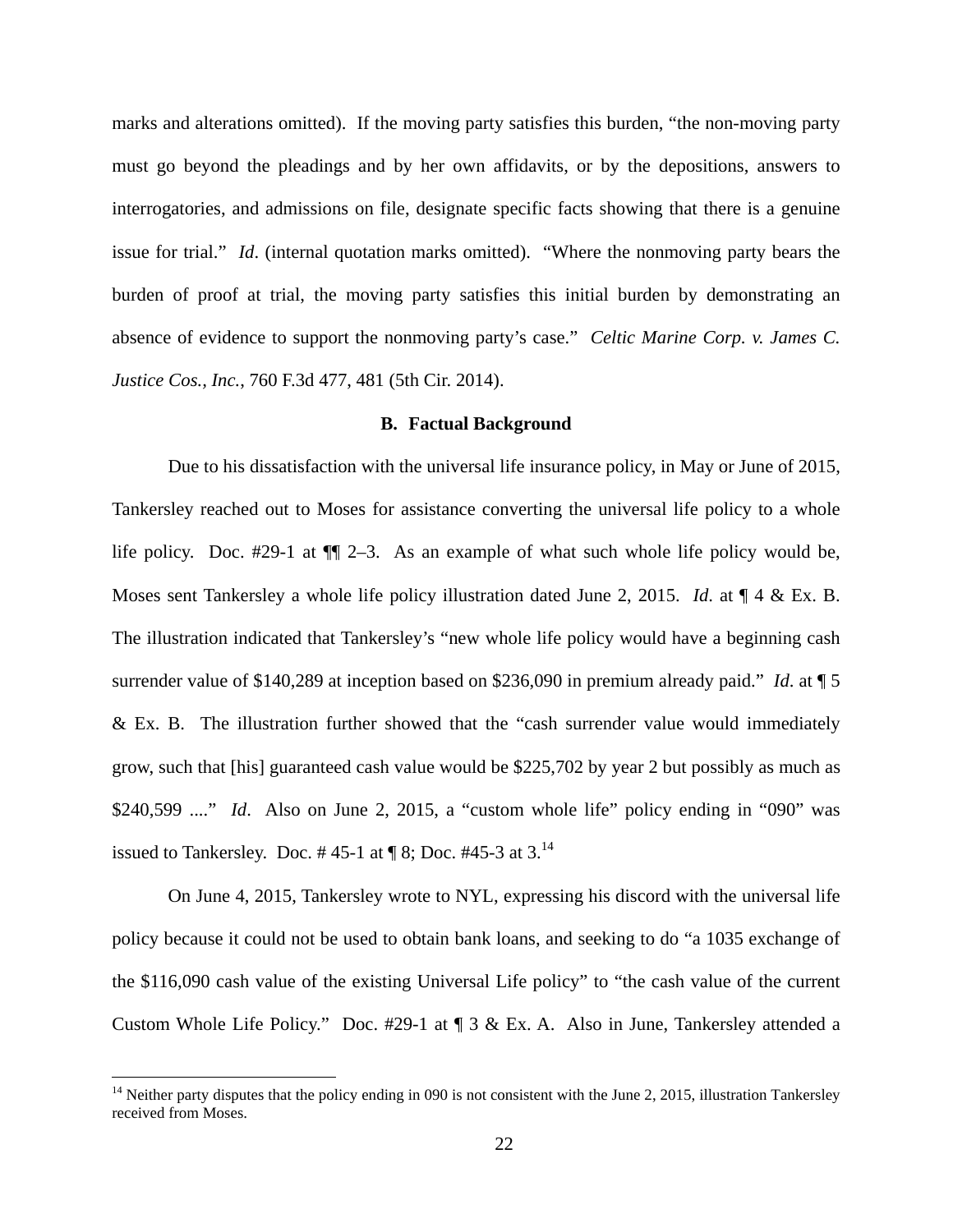meeting with Brad Jennsen, an NYL employee or agent. *Id*. at ¶ 7. At this meeting, Jennsen represented that if Tankersley accepted the settlement, he "would be placed in a whole life policy as if [he] had been in the whole life policy all along (i.e., since December, 2013)." *Id*. at ¶ 8.

On or about July 20, 2015, NYL executed the cash surrender of the universal life insurance policy and transferred the proceeds to Policy 090. Doc. #45-1 at ¶ 9. Because Tankersley complained that the surrender charge had been assessed, NYL agreed to waive it as part of a final settlement with Tankersley. *Id*.

According to its business records, Moses prepared a second illustration on July 21, 2015,

corresponding to the Custom Whole Life Insurance Policy ending in 090. Doc. #45-1 at ¶ 5;

Doc. #45-2. Tankersley signed the July 21, 2015, illustration on September 11, 2015. Doc. #45-

2 at 8.

NYL sent a letter to Tankersley dated September 21, 2015, enclosing an offer and release.

Doc. #28-1 at  $\P$  9 & Ex. D. The letter provided:

In the interest of good customer relations and in order to resolve any misunderstanding that may have occurred, we are glad to offer the following resolution to your concerns. Upon receipt of the signed, enclosed "Offer & Release", we offer to waive the surrender charge of \$67,600.00 on your Universal Life (UL) policy 61 207 206 and allow you to transfer the \$112,485.44 cash value to your Custom Whole Life (CWL) policy 24 305 090.

If you accept our offer, we ask that you kindly sign the attached **OFFER AND RELEASE** and return it to us within 30 days ….

*Id*. at Ex. D. The enclosed offer and release provided:

I Jerry Tankersley, accept your offer as outlined in your letter dated September 21, 2015, where New York Life Insurance and Annuity Corporation (NYLIAC) will waive the surrender charge of \$67,600.000 on my Universal Life (UL) policy 61 207 206 and allow me to transfer the \$112,485.44 cash value to my Custom Whole Life (CWL) policy 24 305 090.

I understand that, by signing and agreeing to this Offer & Release ("Agreement"), I am releasing any and all claims I may have against NYLIAC … including Michael Willis and Ana Moses ….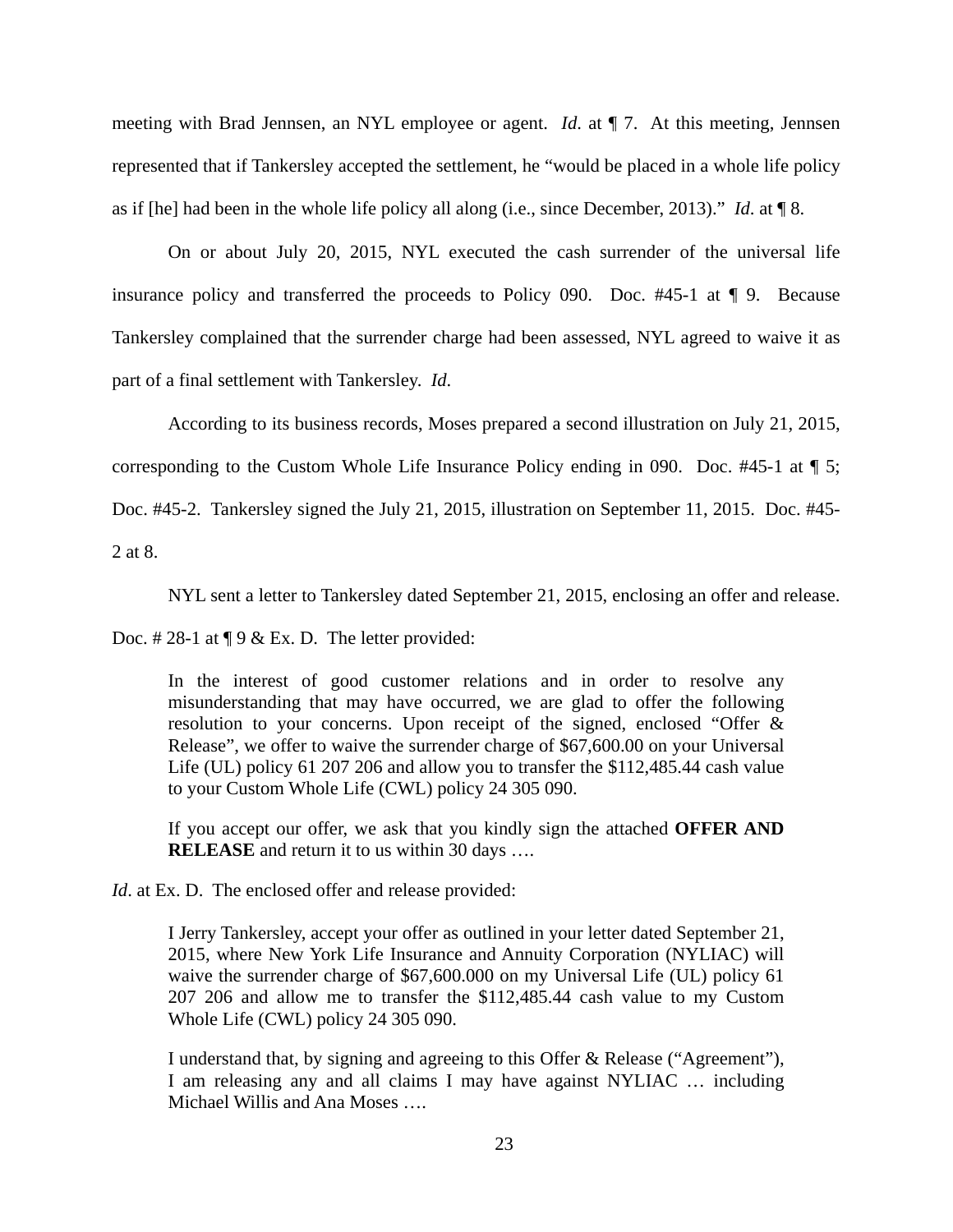*Id*. Tankersley believed that the letter was "consistent with what Jennsen had represented in the meeting and with the June 2, 2015, illustration." Doc. #29-1 at ¶ 9.

To confirm his understanding of the release, Tankersley engaged in many texts and verbal conversations with Moses. *Id*. at ¶ 10. On September 21, 2015, at 7:34 p.m., Tankersley texted Moses, "I just read the letter again.. I have a question.. if you have a min call me or first thing mañana please.." *Id*. at ¶ 12. Moses "verif[ied] that the settlement would place [Tankersley] in essentially the same position [he] would have been in if [he] had started with the whole life policy initially," in 2013. *Id*. at ¶ 13. Tankersley also asked "how much value [his] new 'custom' whole life policy was expected to have by June 1, 2016" to which Moses said she needed to review some information and would get back to him. *Id*.

The following day, Moses texted Tankersley, referencing a chart also texted, "Here is what you look like right now. Last 2 columns on far right is all you need to look at. 'Cash Value' and 'Death Benefit' columns just add \$112,482 to both columns. Just so you can see something right now." *Id*. at ¶ 15 (internal footnote omitted) & Ex. F. The \$112,482 is the amount stated in the offer and release that would be transferred into the "custom" whole life policy at the time of conversion. *Id*. at ¶ 15 n.2. Tankersley understood this to mean that he should add \$112,482 to the values in the far right columns of the chart. That is, as of September 22, 2015, the policy would have a "right now" value of \$112,485 + \$30,175, totaling \$142,660. *Id*. at ¶ 17. This confirmed to Tankersley what he generally understood in the meeting with Jennsen—that his "new whole life policy would be as if [he] had started from the date [he] had bought the universal life policy (December 2013)." *Id*. at ¶ 17; *see also id*. at ¶¶ 18–21.

Based on the June 2, 2015, illustration and Moses' representations about the terms of the agreement and substance of the custom policy, Tankersley signed the release believing the custom whole life policy would match the June 2, 2015, illustration. *Id*. at ¶¶ 4, 11, 22.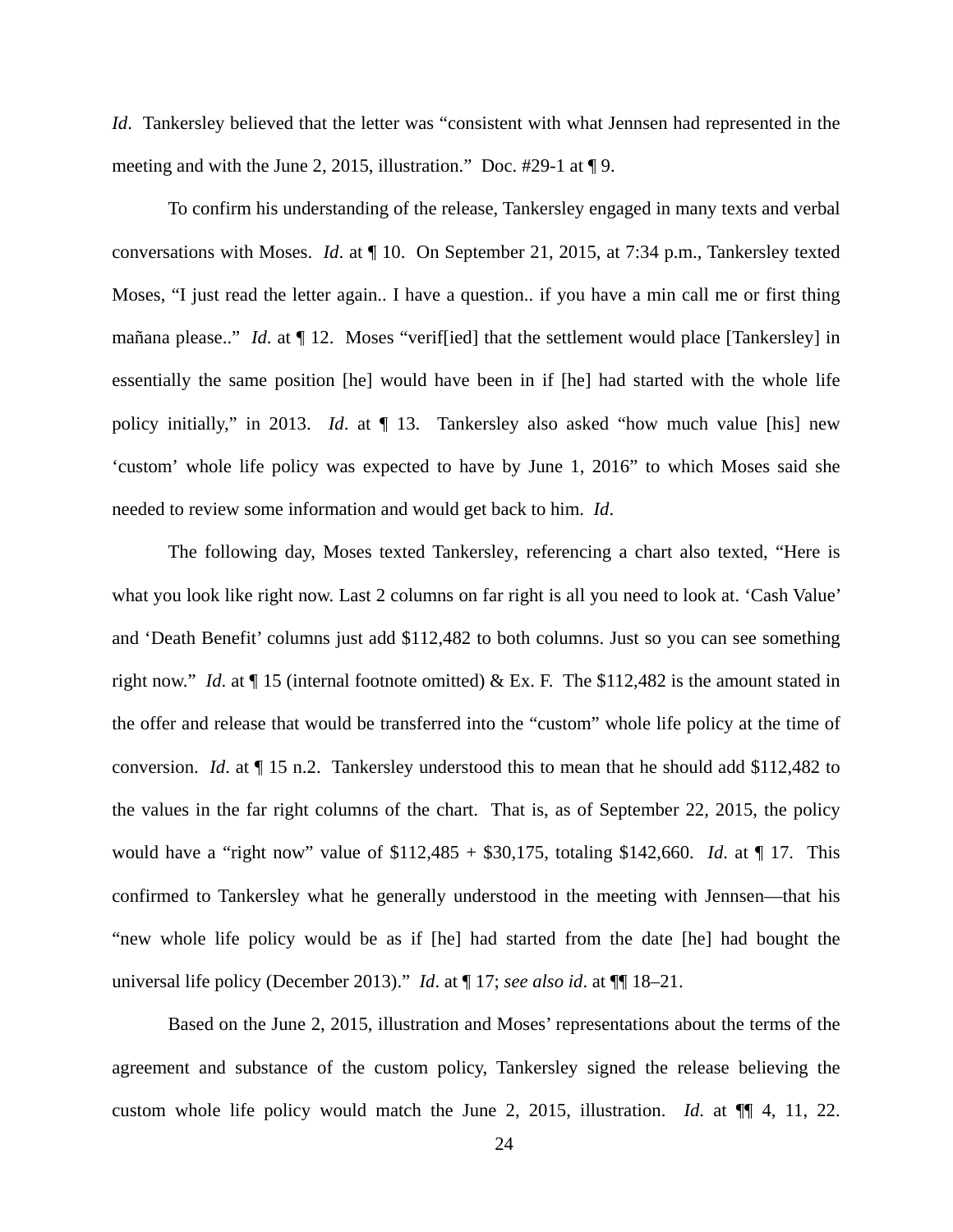However, the 090 Policy mentioned in the release actually matched the July 21, 2015, illustration. Doc.  $#45-1$  at  $\P$  7.

Around six months after signing the release, in March 2016, Tankersley texted Moses, "I am working on another equity deal for another movie. Would you please inquire and confirm that my cash / surrender value will be approximately \$236,000;" to which Moses replied, "yes, I confirm that the figures on your illustration are what your value is worth in that year stated." Doc. #29-1 at  $\P$  23 & Ex. G. The "\$236,000" was a "rough calculation" of "the base amount of the policy as of September 22, 2015 (\$142,485 according to Ms. Moses) plus 9.5 months of \$9,600 premiums."<sup>15</sup> *Id.* at  $\llbracket 23 \text{ n.3}$ . Not understanding what Moses meant, as no year was stated, Tankersley texted again, "Just to clarify, my cash/surrender value in the new policy will be around \$250,000 on June 2 of this year 2016 … I need my cash value to grow rapidly .. Movies are going .. Making offers to actors tomorrow.. Thanks.." *Id*. at ¶ 25 & Ex. H. Moses responded, "You are correct!!!" *Id*. By this statement, "Moses again confirmed [his] policy would be growing immediately with a value of some \$250,000 having accumulated by June, 2016, merely 9 months after the settlement." *Id*. at ¶ 25.

But, when Tankersley cashed out, two months later, he received \$144,111.17. *Id*. at ¶ 32; Doc. #26-1 at ¶ 8.

## **C. Analysis**

Tankersley admits that he signed the offer and release but argues his underlying claims should proceed because (1) the settlement agreement is void, and (2) NYL breached the settlement agreement.

Tankersley argues the settlement agreement is void because NYL represented to him that

<sup>&</sup>lt;sup>15</sup> This number correlates to the June 2, 2015, illustration which indicates a cash value of \$240,599 in year 2 of the policy. *Id*. at ¶ 23 n.3.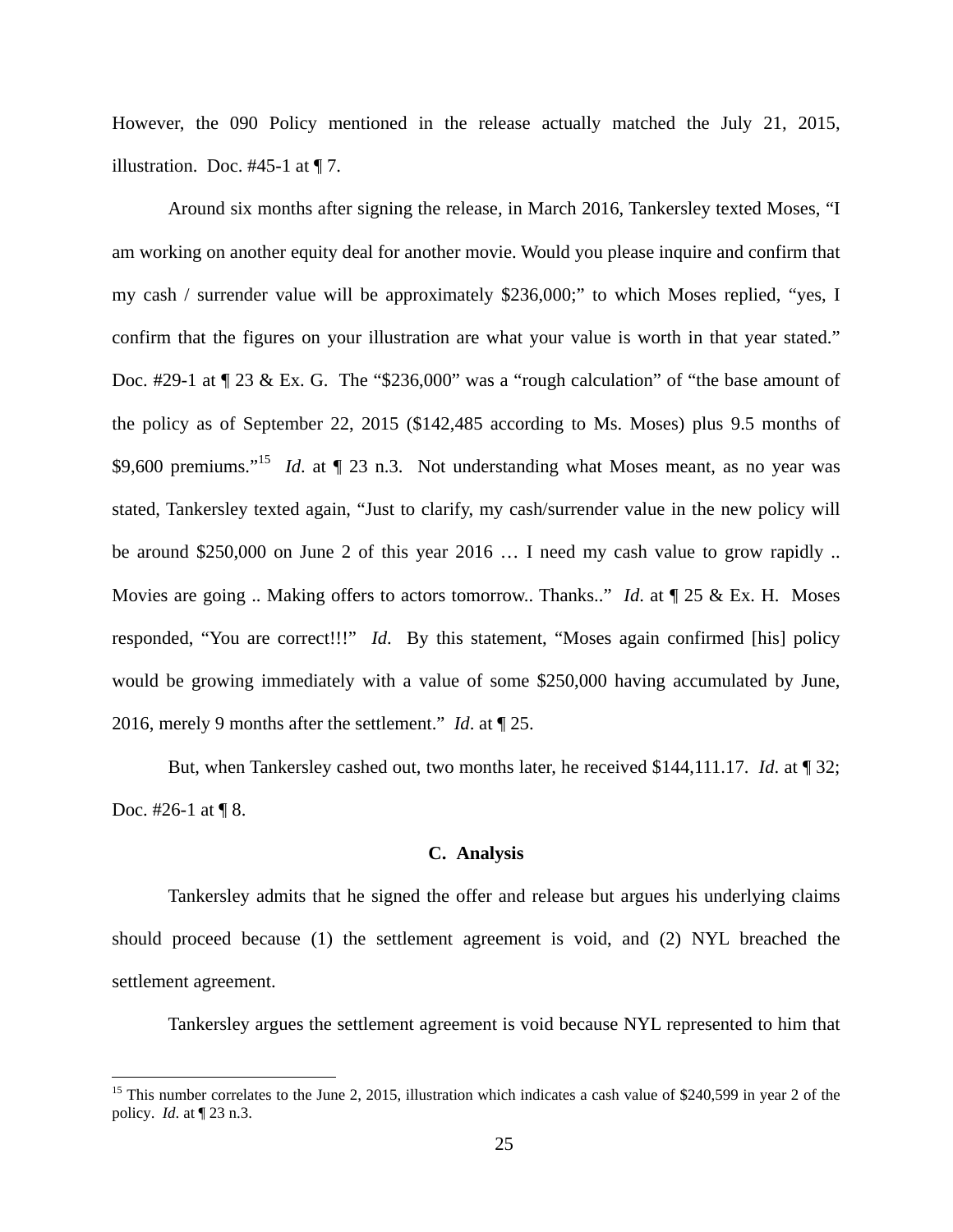under the release, he would receive a custom whole life policy as if it began in December 2013, rather than the "start over" policy he actually received. Doc. # 30 at 8–10.

"[W]hether a release was void because of 'an absence of good faith and full understanding of legal rights and [nature] and effect of instrument was misrepresented' [is] a question of fact for a jury." *Royer Homes of Miss., Inc. v. Chandeleur Homes, Inc*., 857 So.2d 748, 755 (Miss. 2003) (jury question as to validity of release when plaintiff assured medical bills would be paid) (citing *Willis v. Marlar*, 458 So.2d 722, 724 (Miss. 1984)).<sup>16</sup> "[W]here there are allegations made as to the validity of a release due to fraud, misrepresentation, adhesion or other inequities then the case goes properly to the jury or fact finder." *Royer*, 857 So.2d at 757.

 NYL argues the July 21, 2015 illustration that Moses provided, and Tankersley signed before entering into the settlement agreement, "superseded" the June 2, 2015 Illustration, and the cash values shown in the July 21, 2015 illustration are the same as the cash values of the 090 Policy issued to Tankersley. However, when Tankersley signed the July 21, 2015 illustration on September 11, 2015, his funds had already been transferred into the 090 Policy in July. At that point, the evidence suggests the only illustration he had seen was the June 2, 2015, illustration. Also, Moses' representations after September 11, 2015, suggest that the 090 Policy was not a start over policy. Thus, NYL raises the precise factual question to be determined by the jury.<sup>17</sup>

NYL also argues that Tankersley has not sufficiently alleged facts to support a claim that NYL knowingly misrepresented a fact at the time of the misrepresentation. Citing general

<sup>16</sup> *Accord, Whitehead v. Johnson*, 797 So.2d 317. 319 (Miss. Ct. App. 2001) (en banc) (question of fact as to procurement of release because plaintiff's affidavit stated she was advised release was for property damage and did not release her personal injury claims).

<sup>&</sup>lt;sup>17</sup> NYL, relying on the dissent in *Whitehead*, further argues that because the release unambiguously states his funds were to be transferred to the 090 Policy, no question of fact exists. Doc. #45 at 2–3. The dissent in *Whitehead*, argued that the unambiguous release at issue in the case should be "an absolute bar to [the] action." 797 So.2d at 324 (McMillin, C.J., dissenting). This Court declines to adopt the dissent. As mentioned above, the Mississippi Supreme Court has held "that a jury should be allowed to decide the issue of whether a release was obtained in good faith and with the full understanding on the plaintiff's part of his legal rights" and if "the nature and effect of instrument was misrepresented." *Royer Homes,* 857 So.2d at 755–58 (approving of *Whitehead*).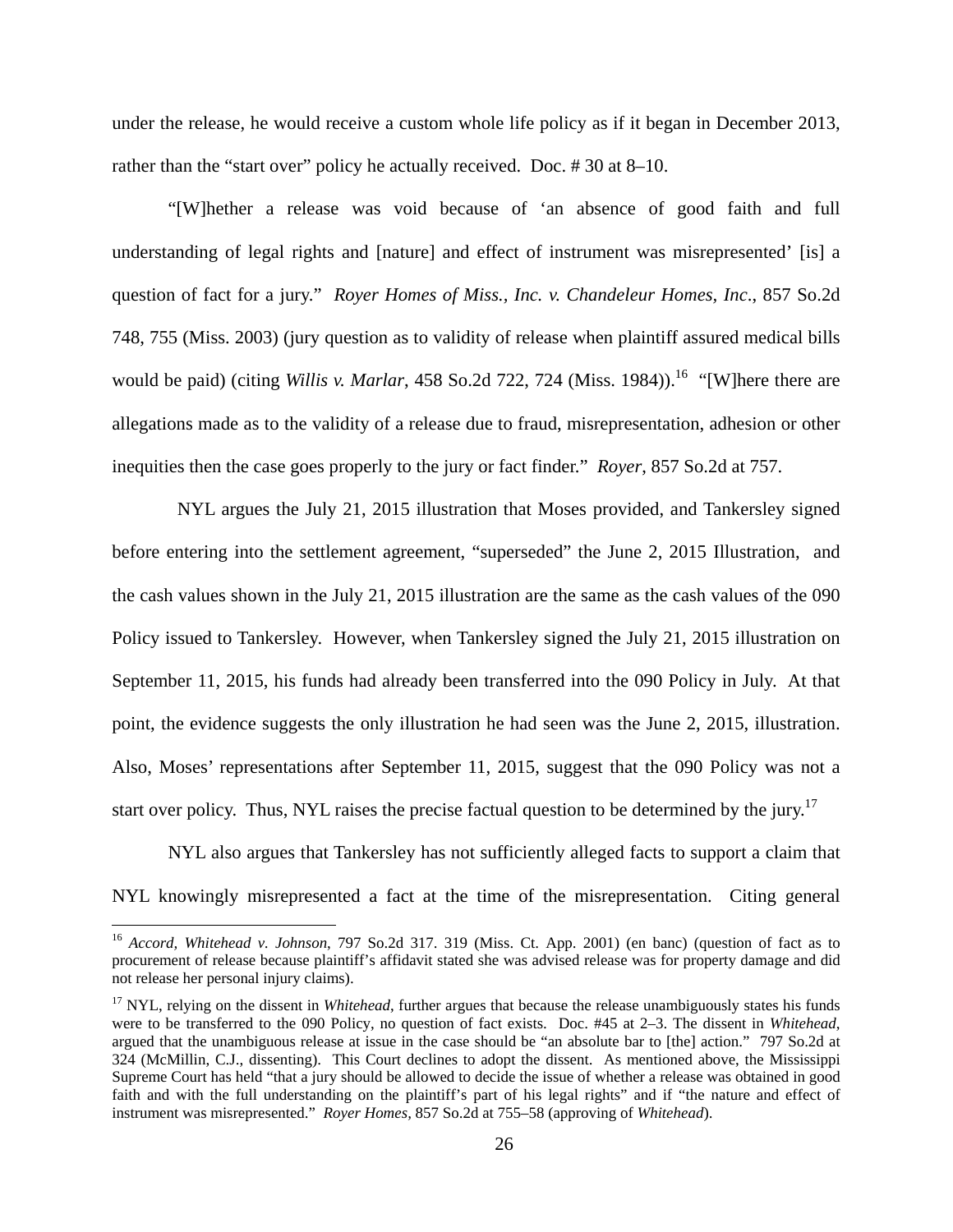contract law, NYL argues that to avoid a contract, Tankersley must establish fraudulent inducement.

First, this is inconsistent with *Royer*'s holding, which relates specifically to a settlement agreement, and only requires a plaintiff to show lack of good faith and understanding of legal rights. Bad faith is "characterized by some conduct which violates standards of decency, fairness, or reasonableness." *Montgomery v. CitiMortgage, Inc.*, 955 F. Supp. 2d 640, 657 (S.D. Miss. 2013). Under Mississippi law, an insurer's gross negligence may rise to the level of bad faith. *See, e.g., Caldwell v. Alfa Ins. Co*., 686 So.2d 1092, 1095 (Miss. 1996) ("To recover punitive damages from an insurer for "bad faith", the insured must prove by a preponderance of evidence that the insurer acted with (1) malice, or (2) gross negligence or reckless disregard for the rights of others."). Thus, fraudulent inducement is not required to show lack of good faith in the execution of a release of claims.

Even if fraudulent inducement were required, Tankersley has raised an issue of fact as to whether he was fraudulently induced into signing the release. Tankersley has presented evidence from which the Court can infer NYL misrepresented that the 090 Policy, which was the subject of the release, was consistent with the June 2, 2015 illustration. Accordingly, Tankersley has raised a question of fact as to the absence of good faith and full understanding of his legal rights. Therefore, NYL's motion for summary judgment as to its release defense must be denied.<sup>18</sup> Because the Court will deny summary judgment on this ground, the Court need not reach Tankersley's argument that NYL's breach of the release would permit his claims to proceed. Doc. #30 at 4.

<u>.</u>

 $18$  To the extent NYL argues that Fried Alligator is bound by the settlement because Tankersley was acting as its agent, such argument must also fail given that a question of fact exists as to the procurement of the release.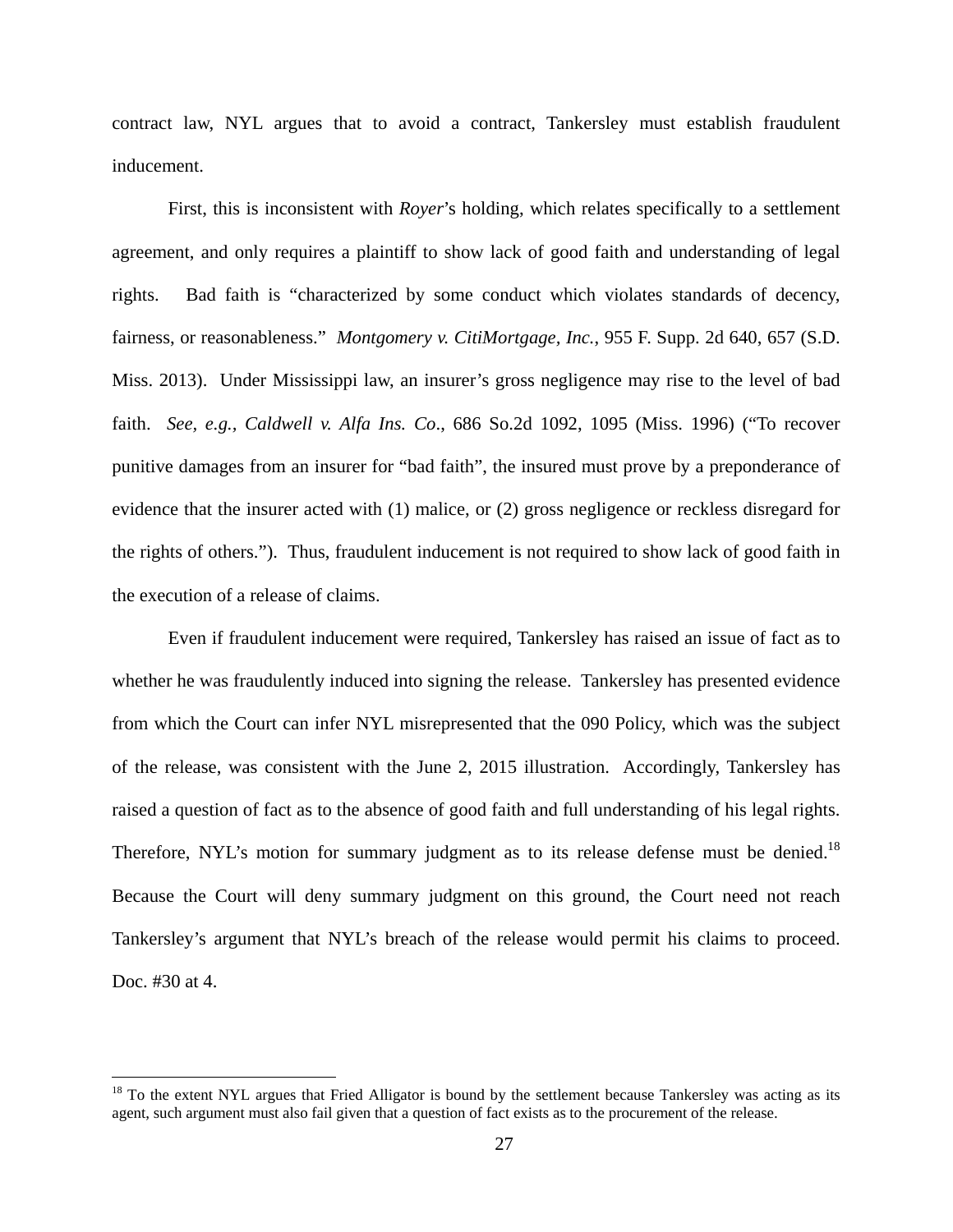#### **D. MEC-Related Claims**

Throughout the amended complaint, the plaintiffs refer to the universal life policy as a "modified endowment contract" that created tax consequences for Tankersley. *See, e.g.*, Doc. #22 at  $\P$  27, 34. NYL argues that to the extent Tankersley seeks "recovery for alleged creation of a Modified Endowment Contract ("MEC"), such claims are meritless and [NYL] is entitled to judgment as a matter of law." Doc. #26 at 10. Tankersley has not responded to NYL's argument.

A failure of a party's responsive brief to address arguments raised in a motion for summary judgment operates as a waiver of such argument. *See Hensley v. Wal-Mart Stores Inc*., 290 F. App'x. 742, 743–44 (5th Cir. 2008) ("This court has consistently held that arguments not raised in response to a motion for summary judgment are waived and cannot be considered on appeal.") (citing *Keelan v. Majesco Software, Inc*., 407 F.3d 332, 339–40 (5th Cir. 2005)).

It is unclear whether the plaintiffs' have asserted any MEC-related claims. However, to the extent they are pled, the claims are deemed waived because Tankersley has failed to respond. Accordingly, the Court will grant NYL's summary judgment motion on Tankersley's MECrelated claims, to the extent such claims are asserted.

#### **E. Willis' Summary Judgment Arguments**

In his joinder to NYL's summary judgment motion, Willis not only "adopt[ed] and incorporate[d] herein [NYL's] Motion and Memorandum Brief in their entirety," but also asserted arguments of his own for summary judgment as to the claims against him. Doc. #27. Willis argues that he is entitled to summary judgment (1) because he was never a party to the contracts, he cannot be liable for any of the plaintiffs' claims dependent thereon, and (2) as an agent of NYL, he is not liable for breach of a duty or breach of a contract when acting on behalf of a known principal. Doc. #27 at 1–2. Such arguments will not be considered.

Willis' arguments were not raised in NYL's motion. Willis did not file his own separate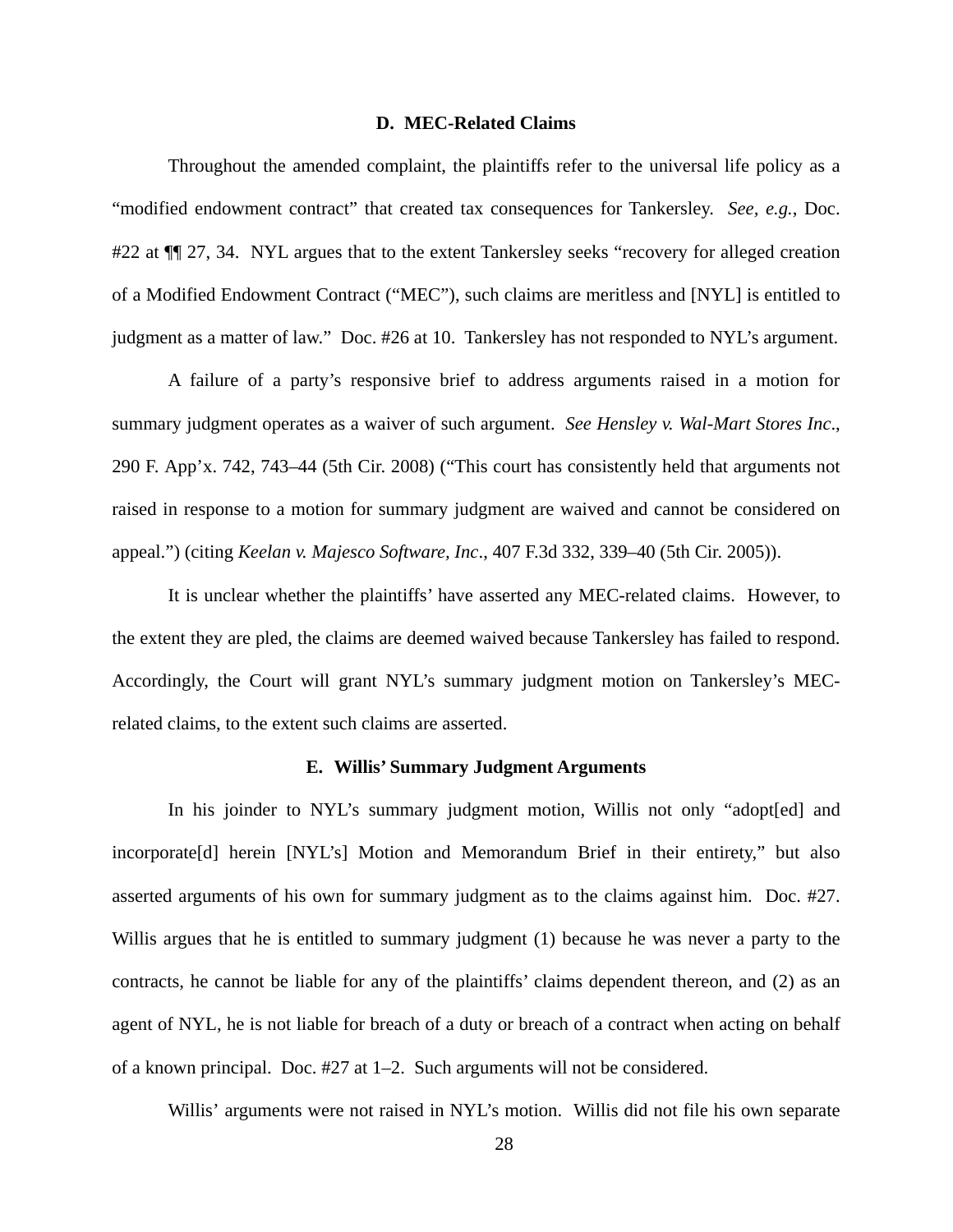motion for summary judgment but chose instead to file only a joinder in NYL's motion. Accordingly, the Court only addresses the grounds and arguments raised in NYL's motion. *Chipman v. Nelson*, No. 211-cv-2770, 2017 WL 4012306, at \*4 (E.D. Cal. Sept. 12, 2017).

Even if Willis' joinder filing was deemed to constitute his own summary judgment motion (to the extent it goes beyond adoption of NYL's motion), such does not comply with the Court's local procedural rules. *See* L.U. Civ. R. 7(b)(2) ("memorandum brief must be filed as a separate docket item from the motion"),  $7(b)(2)(B)$  ("motion may not exceed four pages, excluding exhibits, may contain only the grounds for the request and may not contain legal argument or citations to case law or other secondary authority"), $19$  7(b)(4) ("At the time the motion is served, … counsel for movant must file a memorandum brief in support of the motion"). For all such reasons, Willis' arguments beyond those encompassed by his joining NYL's motion, are stricken.

## **VI Conclusion**

For the reasons above:

<u>.</u>

- 1. The plaintiffs' motion to strike [47] is **DENIED**.
- 2. Willis' motion for additional pages [44] is **GRANTED**.
- 3. New York Life Insurance Company's "Motion for Summary Judgment and for Dismissal" [25] is **GRANTED in Part and DENIED in Part** as follows:
	- a. Fried Alligator's claims for breach of contract, third party beneficiary, and breach of good faith and fair dealing are **DISMISSED** for lack of standing. To the extent any of Fried Alligator's other claims depend on the insurance policies issued to Tankersley, they are dismissed for lack of standing.

<sup>&</sup>lt;sup>19</sup> The length of NYL's motion in addition to the length of Willis' joinder exceed the allowable page limit for motions.